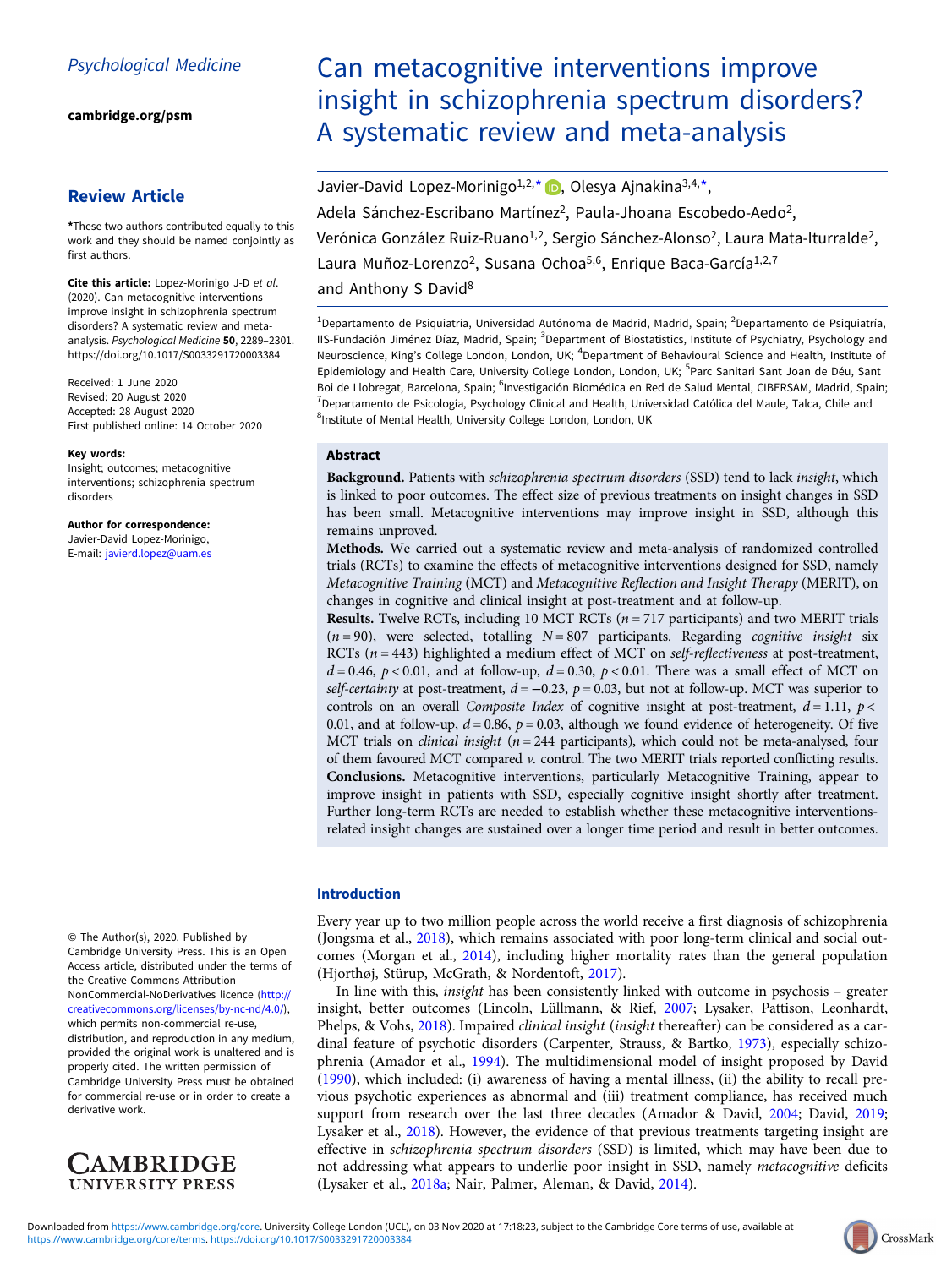Thus, in 2004 Henry and Ghaemi conducted a systematic review of 13 previous randomized and non-randomized studies (Henry & Ghaemi, [2004\)](#page-11-0) on different types of intervention, such as psychoeducation (PSE), psychoanalytically oriented therapies, cognitive-behavioural therapy (CBT), video recorded self-observation and antipsychotics, for changing insight. These standard treatments targeting the classic symptoms of schizophrenia failed to improve insight, which was a secondary outcome measure in most of the included studies. In 2013 the results from 19 randomized controlled trials (RCTs) on insight, none of which tested metacognitive interventions, were meta-analysed (Pijnenborg, van Donkersgoed, David, & Aleman, [2013\)](#page-12-0). Although the overall effect size,  $d = 0.34$ , was medium and significant, which suggested that insight could be improved following integrative treatments, further subanalyses for specific interventions, namely CBT, PSE and adherence therapy, yielded smaller non-significant effects. Hence, no evidence-based intervention could be recommended for enhancing insight in SSD.

However, as alluded to above, the metacognitive basis of insight, which is supported by recent meta-analytic literature (Lysaker et al., [2018;](#page-12-0) Nair et al., [2014](#page-12-0)), may shed some light on this, that is, metacognitively oriented interventions may improve insight. Metacognition may be defined as 'knowledge and cognition about cognitive phenomena' (Flavell, [1979](#page-11-0), p. 906) or 'the ability to think of one's and others' thinking' (Wells & Purdon, [1999\)](#page-12-0). Patients with SSD have been demonstrated to have poorer metacognitive performance than the general population (Beck, Baruch, Balter, Steer, & Warman, [2004](#page-11-0); Dimaggio & Lysaker, [2010\)](#page-11-0), which has been associated with impaired insight in SSD (Lysaker et al., [2018](#page-12-0); Nair et al., [2014](#page-12-0)). Cognitive insight is a core metacognitive domain which refers to the person's ability to evaluate and correct his/her own distorted beliefs and misinterpretations (self-reflectiveness) and the tendency to overconfidence in one's conclusions (self-certainty) (Beck et al., [2004\)](#page-11-0). Clinical insight therefore represents a different, albeit related, construct from cognitive insight. Moreover, the association between the two has been recently shown to be weaker than previously thought (Van Camp, Sabbe, & Oldenburg, [2017\)](#page-12-0). Nevertheless, interventions targeting metacognitive skills, including cognitive insight, should improve clinical insight too, provided clinical insight has a metacognitive basis (Lysaker et al., [2018](#page-12-0); Nair et al., [2014\)](#page-12-0), which forms the context for this systematic review and meta-analysis.

Two metacognitive interventions were designed for patients with SSD, namely Metacognitive Training (MCT) (Moritz & Woodward, [2007\)](#page-12-0) and Metacognition Reflection and Insight Therapy (MERIT) (Lysaker & Klion, [2018\)](#page-12-0). In addition, so-called Metacognitive Therapy was developed by Wells and colleagues (Fisher & Wells, [2009](#page-11-0)), which targets the dysfunctional metacognitive belief about thinking, thus contributing to symptom improvement in a range of mental disorders, such as depression, anxiety and obsessive-compulsive disorder, although more recently it has also been applied to psychosis. By focusing on different topics such as attributional style, jumping to conclusions, changing beliefs, empathy, memory, depression and self-esteem and stigma, MCT seeks 'to sow the seeds of doubt' (Moritz et al., [2014a](#page-12-0)) regarding cognitive biases related to delusional ideas. MCT is usually delivered by trained staff to a group of 8– 10 patients as 8 weekly, or twice a week, 45–60-minute sessions, although individual MCT is available (Moritz et al., [2014a\)](#page-12-0). The MCT manual can be accessed at no cost at [http://www.uke.de/](http://www.uke.de/mkt) [mkt.](http://www.uke.de/mkt) MERIT is an integrated form of psychotherapy which

promotes recovery from psychosis by helping patients to make more constructive narratives about themselves and others so they can set up their own recovery goals through metacognitive tasks more focused on reflection than on cognitive biases (Lysaker & Klion, [2018](#page-12-0)). MERIT takes the form of 24 face-to-face individual 50-minute sessions. This noted, theoretical differences between these three metacognitive interventions can become rather blurred in the clinical setting. Moreover, other nonmetacognitive interventions, such as cognitive-behavioural therapy, may actually involve metacognitive processes, although this remains subject to further debate (Moritz & Lysaker, [2018a](#page-12-0)). Nevertheless, since insight in SSD was demonstrated to have a metacognitive basis (Lysaker et al., [2018;](#page-12-0) Nair et al., [2014\)](#page-12-0), both MCT and MERIT should contribute to improving insight.

One systematic review (Moritz et al., [2014a](#page-12-0)) and four meta-analyses (Eichner & Berna, [2016;](#page-11-0) Jiang, Zhang, Zhu, Li, & Li, [2015](#page-11-0); Liu, Tang, Hung, Tsai, & Lin, [2018;](#page-11-0) Philipp et al., [2019\)](#page-12-0) demonstrated MCT to improve positive psychotic symptoms, although a 2016 meta-analysis failed to replicate this (van Oosterhout et al., [2016a](#page-12-0)). In a later reply letter from the meta-analysis' authors (van Oosterhout et al., [2016b](#page-12-0)) the inclusion of four additional studies (Aghotor, Pfueller, Moritz, Weisbrod, & Roesch-Ely, [2010](#page-10-0); Gawęda, Krężołek, Olbryś, Turska, & Kokoszka, [2015](#page-11-0); Moritz et al., [2011a](#page-12-0); So et al., [2015](#page-12-0)) in the meta-analysis (van Oosterhout et al., [2016a](#page-12-0)) made the effects of MCT on positive symptoms  $(g=0.32)$  and delusions  $(g = 0.31)$ , although not on data gathering bias, become significant (van Oosterthout et al., [2016b\)](#page-12-0). No systematic reviews or meta-analyses of MERIT trials have been conducted to date. Most importantly, whether these metacognitive interventions may contribute to gaining insight remains unknown (David, [2019\)](#page-11-0) since conflicting results from previous RCTs reporting insight data, which are detailed below, have not been subject to systematic review or meta-analysis to date.

We carried out a new systematic review and a meta-analysis of previous RCTs to investigate the effect of MCT and MERIT on clinical and cognitive insight (as co-primary outcome measures) in patients with SSD. We hypothesized: (i) that MCT and MERIT will improve clinical and cognitive insight compared with the control intervention; (ii) that the effect size of MCT and MERIT on clinical and cognitive insight changes at follow-up will be larger than immediately after treatment, thus replicating previous findings of longer-term 'sleeper' effects of MCT on delusions (Moritz et al., [2014b](#page-12-0)).

#### Methods

This systematic review and meta-analysis complied with the Preferred Reporting Items for Systematic Reviews and Metaanalyses (PRISMA) guidelines (Moher, Liberati, Tetzlaff, Altman, & PRISMA Group, [2009](#page-12-0)).

### Search strategy

We conducted a literature search in PubMed, PsycInfo and Embase of articles that reported the effects of MCT and MERIT on clinical and/or cognitive insight in samples of patients with SSD from January 2007, when MCT became available (MERIT was developed in 2014), to June 2019. The search strategy used Medical Subjects Headings (MeSH) terms and keywords ('metacog\*', 'MCT', 'MERIT,' 'insight\*,' 'awareness\*,' and 'consciousness\*', 'schizophr\*,' 'psychos\*,' 'psychot\*,' 'illness\*,'), including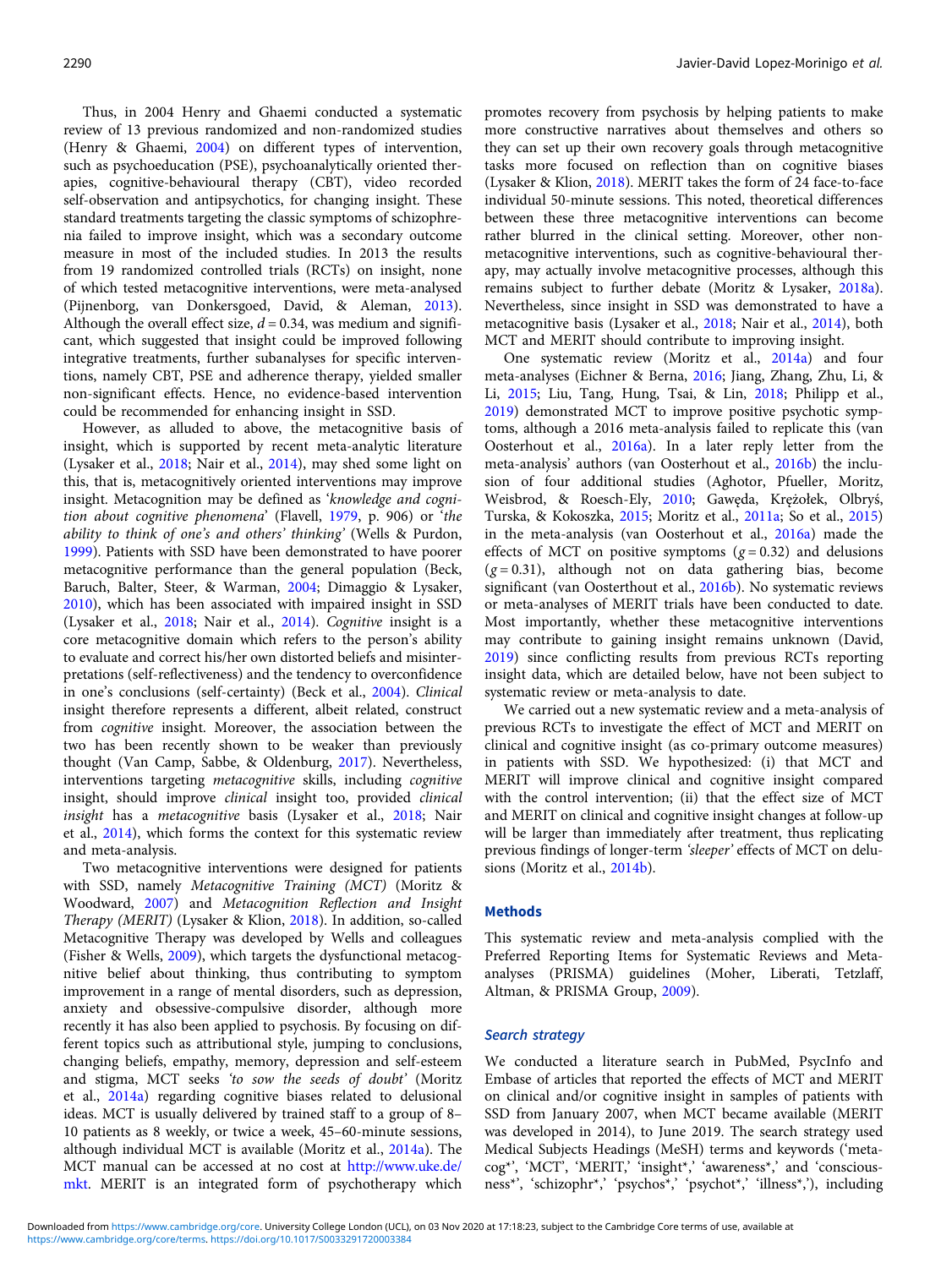cross-referencing. The only initial search limitation was by English language. References from selected articles were crossreviewed and selected if they met the following criteria and were indexed into PubMed, PsycInfo or Embase.

### Selection criteria

All the abstracts from the initial search were independently screened by JDLM and OA against the following selection criteria. Any doubt about meeting/not meeting the selection criteria was resolved by reviewing the full article:

- Sample size of more than 10 patients;
- Age: 16–64 years;
- Diagnosis: 'Schizophrenia spectrum disorders' (SSD) encompassing schizophrenia, schizoaffective disorder, delusional disorder and psychotic disorder Not Otherwise Specified, according to either International Statistical Classification of Diseases (ICD), 10<sup>th</sup> Revision (World Health Organization, [1993\)](#page-12-0), or Diagnostic and Statistical Manual of Mental Disorders Fourth Edition (DSM-IV) and Fourth Edition Text Revision (DSM-IV-TR) definitions (American Psychiatric Association, [2000](#page-10-0)); or first-episode psychosis (FEP) according to the DSM-IV-TR criteria (American Psychiatric Association, [2000\)](#page-10-0). In terms of diagnosis as a selection criterion, we decided to use a broader category, such as SSD, in order to include all the trials testing MCT or MERIT in samples of patients with any non-affective psychotic disorder, thus aiming to answer the research question formulated above. Although the inclusion of a tiny proportion of patients with bipolar disorder (or affective psychosis) cannot be ruled out, particularly in first episode or early onset psychosis trials (e.g. Ochoa et al., [2017](#page-12-0)), based on the aims of the included studies and reported samples characteristics this seems very unlikely.
- Outcome measures:
	- o Clinical Insight had to be assessed before and after treatment with a validated instrument which, based on the search, included the Insight and Treatment Attitudes Questionnaire (ITAQ) (McEvoy et al., [1989](#page-12-0)), the Schedule for Assessment of Insight, expanded version (SAI-E) (Kemp & David, [1997\)](#page-11-0), the Scale to assess Unawareness of Mental Disorders (SUMD) (Amador et al., [1993\)](#page-10-0), the Birchwood Insight Scale (BIS) (Birchwood et al., [1994\)](#page-11-0), the general item 12 of the Positive and Negative Syndrome Scale (PANSS) (Kay, Fiszbein, & Opler, [1987](#page-11-0)) and a unidimensional insight questionnaire (Kokoszka, Telichowska-Leśna, & Radzio, [2008\)](#page-11-0) used in one trial (Gawęda et al., [2015](#page-11-0));
- o Cognitive Insight had to be measured before and after treatment with the Beck Cognitive Insight Scale (BCIS) (Beck et al., [2004\)](#page-11-0);
- Clinical setting: In-, out-patients and mixed samples were included;
- In case of replication studies by the same group, only the latest one with the largest sample size was considered;
- Only RCT were included regardless of the masking (double-, single-blind or unblind).

## Statistical analysis

Individual effect sizes (Cohen's d) for control and intervention conditions of each RCT were calculated with reported means and standard deviations using the effect size calculation software developed by Wilson [\(2010\)](#page-12-0). Subsequently, the effect size of the control condition was subtracted from the effect size of the intervention, resulting in one effect size for each study (Morris & DeShon, [2002](#page-12-0)).

Meta-analyses were performed with the program Review Manager 5.0, developed by the Cochrane Collaboration. Effect sizes were weighted by their standard error. Based on the reported means and standard deviations of insight scores before- and aftertreatment (Lipsey & Wilson, [2001\)](#page-11-0), between-group differences in cognitive and clinical insight were calculated at three timepoints (at baseline, at post-treatment and at follow-up) using a randomeffects model (Borenstein, Hedges, Higgins, & Rothstein, [2010](#page-11-0)), which was chosen to account for the influence of the differences in interventions received across the study groups. Because of the variance in the type of interventions, a random-effects model was used. The overall effect size was calculated and represented in a forest plot together with the effect size of each study.

We adjusted for the presence of any publication bias using the Duval and Tweedie 'trim-and-fill' method (Duval & Tweedie, [2000](#page-11-0)). Heterogeneity was measured with the Q statistic yielding a chi-square and  $p$ -value and the  $I^2$  statistic with scores above 50% and 75% indicating moderate and high heterogeneity, respectively (Higgins, Thompson, Deeks, & Altman, [2003\)](#page-11-0). The summary statistics were illustrated with forest and funnel plots. Forest plots provide an indication of heterogeneity between studies (Phan, Xie, Di Eusanio, & Yan, [2014\)](#page-12-0); while the funnel plot is utilized to detect and illustrate publication bias (Duval & Tweedie, [2000b](#page-11-0)). Statistical significance was set at  $p \le 0.05$ .

# Results

The initial search yielded 189 references. Eight more records were retrieved from the grey literature, although none of them fulfilled the above selection criteria. Hence, 197 records were screened at an abstract level. In total, 168 of these articles were excluded based on our selection criteria. Twenty-nine articles were assessed for eligibility so the full text was reviewed. Seventeen articles were excluded as follows: 11 articles did not report on insight measures (Aghotor et al., [2010](#page-10-0); Buonocore et al., [2015;](#page-11-0) Erawati, Keliat, Helena, & Hamid, [2014;](#page-11-0) Kumar et al., [2015;](#page-11-0) Moritz et al., [2011a,](#page-12-0) [2011b,](#page-12-0) [2013,](#page-12-0) [2014b](#page-12-0); Naughton et al., [2012;](#page-12-0) Ross, Freeman, Dunn, & Garety, [2011](#page-12-0); So et al., [2015](#page-12-0)) and 3 articles did not have a RCT design (Balzan, Delfabbro, Galletly, & Woodward, [2014](#page-10-0); Favrod, Maire, Bardy, Pernier, & Bonsack, [2011](#page-11-0); Ussorio et al., [2016](#page-12-0)). One study used an overlapping sample (Moritz et al., [2018b\)](#page-12-0) and 2 trials tested other metacognitive interventions such as 'metacognition and social cognition training' (MSCT) (Rocha & Queirós, [2013\)](#page-12-0) and the so-called REFLEX (Pijnenborg et al., [2019\)](#page-12-0), both of which are briefly described below. Hence, 12 articles fulfilled the selection criteria, so were included in the systematic review and meta-analysis, which totalled  $n = 807$  participants. Of these,  $n = 713$  individuals (83.3%) received the allocated interventions and completed the post-treatment assessment, at which attrition rates ranged from 0% (Balzan, Mattiske, Delfabbro, Liu, & Galletly, [2019](#page-11-0); Kuokkanen, Lappalainen, Repo-Tiihonen, & Tiihonen, [2014\)](#page-11-0) to 27% (Ochoa et al., [2017](#page-12-0)). Seven studies followed-up participants over 6 months (Andreou et al., [2017](#page-10-0); Balzan et al., [2019;](#page-11-0) de Jong et al., [2019;](#page-11-0) Favrod et al., [2014](#page-11-0); Kuokkanen et al., [2014](#page-11-0); Ochoa et al., [2017](#page-12-0); van Oosterhout et al., [2014\)](#page-12-0). Attrition rates over the 6-month follow-up period ranged from 1% (Kuokkanen et al., [2014\)](#page-11-0) to 41.4% (de Jong et al., [2019\)](#page-11-0). The flow chart in [Fig. 1](#page-3-0) shows the studies selection process and [Table 1](#page-4-0) provides full details of included studies.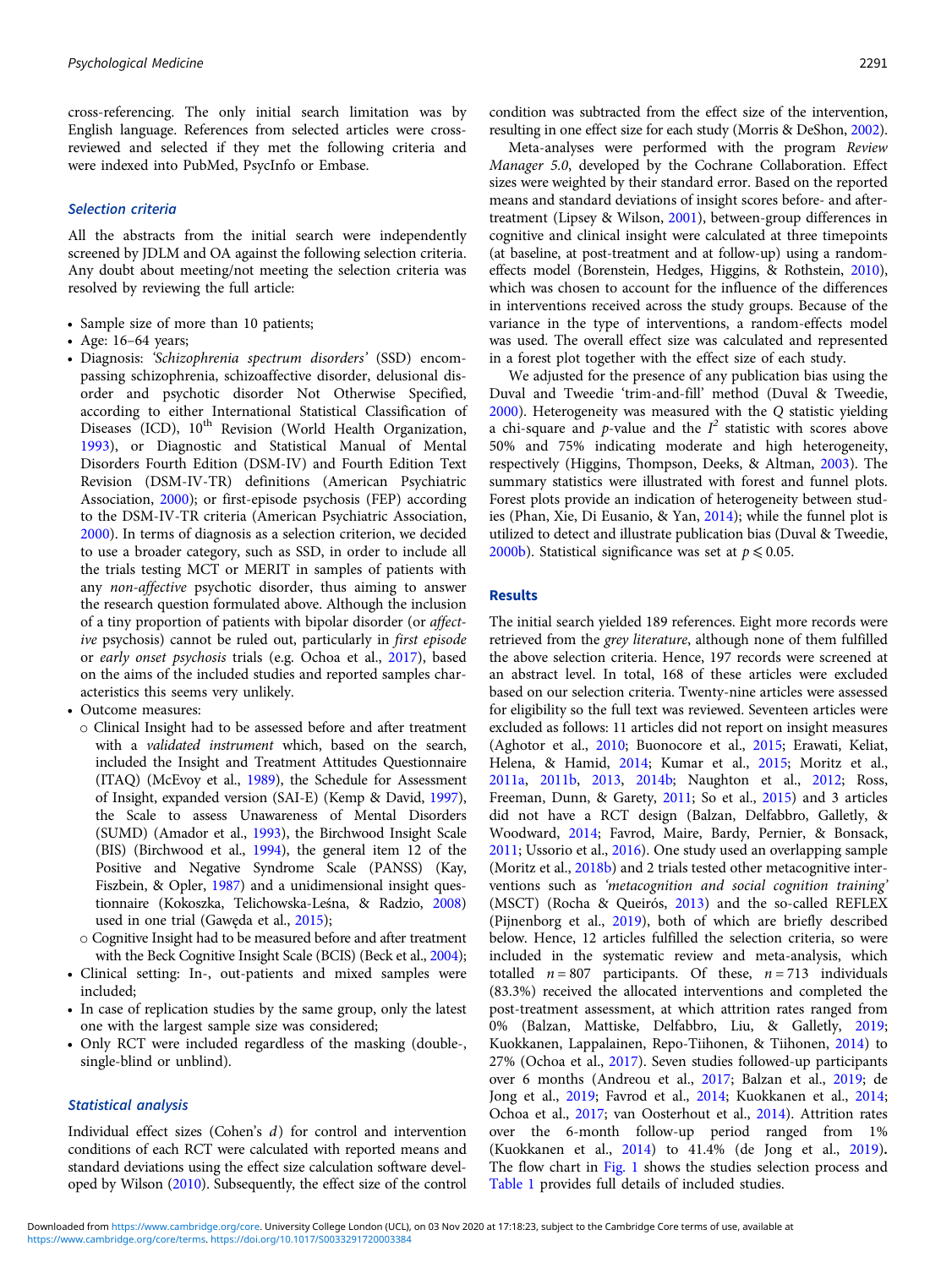<span id="page-3-0"></span>

Fig. 1. Flow chart of the studies selection process.

Ten studies used MCT in samples of patients with SSD (total  $N = 717$  participants). These were divided into six articles on cognitive insight, which were meta-analysed, and five articles with non-meta-analysable data on clinical insight, including one MCT trial reporting clinical and cognitive insight results (Balzan et al., [2019\)](#page-11-0). Owing to the use of different insight assessment scales (in some studies insight was measured in a unidimensional manner, while in others multidimensional scales were used) and the lack of consistent quantitative data needed, a meta-analysis of clinical insight RCTs was not feasible. As an alternative, we conducted a narrative review of the findings from the selected studies.

### MCT and cognitive insight

Six studies reported on the effects of MCT on cognitive insight, that is, BCIS scores (Ahuir et al., [2018;](#page-10-0) Andreou et al., [2017](#page-10-0); Balzan et al., [2019;](#page-11-0) Lam et al., [2015;](#page-11-0) Ochoa et al., [2017;](#page-12-0) van Oosterhout et al., [2014](#page-12-0)). Full details are provided in [Table 1](#page-4-0). Sample sizes ranged from  $n = 28$  (Ahuir et al., [2018\)](#page-10-0) to  $n = 154$ (van Oosterhout et al., [2014](#page-12-0)), totalling  $N = 443$  participants. Details of the meta-analytic results of these six studies, including heterogeneity and publication bias, are provided in Table TS1 of the online Supplementary Material. A visual inspection of the funnel plots (online supplementary Figures FS1, FS2, FS3, FS4, FS5, FS6, FS7, FS8 and FS9) revealed some asymmetry so we adjusted for potential missing studies, although this did not alter the results below.

The overall effect on self-reflectiveness (higher self-reflectiveness score, greater cognitive insight), which was not observed at baseline,  $d = 0.20$ , 95% CI  $-0.18$  to 0.58, Z = 1.02, p = 0.31, favoured MCT compared with controls both at post-treatment,  $d = 0.46$ , 95% CI 0.21–0.71,  $Z = 3.64$ ,  $p < 0.01$ , and, at a lesser level, at follow-up,  $d = 0.30, 95\%$  CI 0.08-0.51, Z = 2.70,  $p < 0.01$ . There was no evidence of heterogeneity at post-treatment,  $I^2 = 38\%$ ,  $p = 0.16$ , or at follow-up,  $I^2 = 0\%$ ,  $p = 0.49$  [\(Fig. 2\)](#page-5-0).

In terms of self-certainty (lower self-certainty score indicating greater cognitive insight), while baseline between-group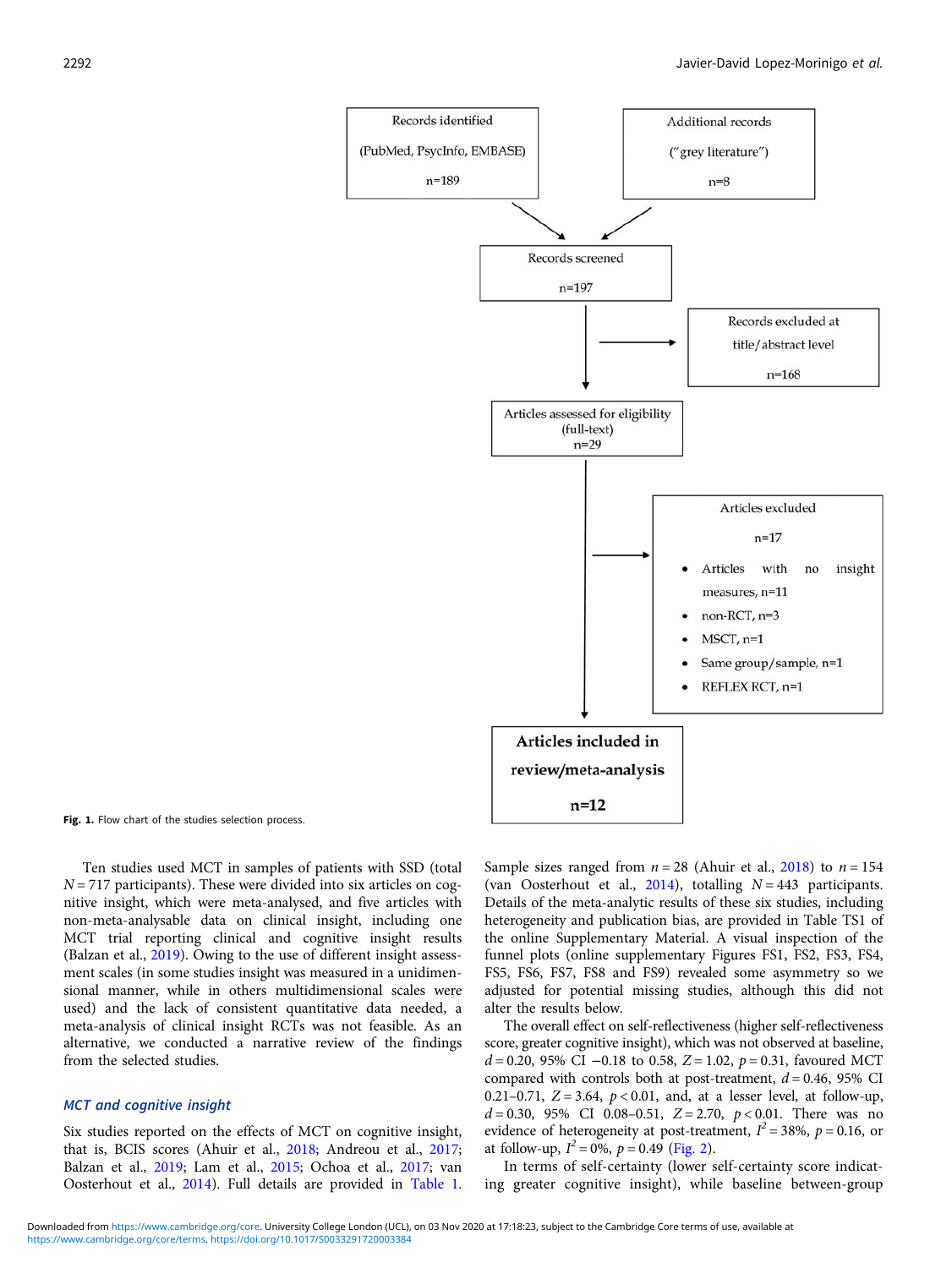<span id="page-4-0"></span>

| Study                                    | $N_i$                             | $N_{PT}$                          | Attrition<br>rate PT (%) Follow-up     |                   | $N_{\text{FU}}$       | Attrition<br>rate FU (%)               | <b>Diagnosis</b>                                      | Intervention Control |             | <b>Blind</b>    | Insight<br>scale            | Insight as<br>outcome | Findings                                                                                                                                                                                                                         |
|------------------------------------------|-----------------------------------|-----------------------------------|----------------------------------------|-------------------|-----------------------|----------------------------------------|-------------------------------------------------------|----------------------|-------------|-----------------|-----------------------------|-----------------------|----------------------------------------------------------------------------------------------------------------------------------------------------------------------------------------------------------------------------------|
| Favrod et al.<br>(2014)                  | $E = 26$<br>$C = 26$<br>$T = 52$  | $E = 24$<br>$C = 24$<br>$T = 48$  | $E = 7.7$<br>$C = 7.7$<br>$T = 7.7$    | 6 months $E = 24$ | $C = 23$<br>$T = 47$  | $E = 7.7$<br>$C = 11.5$<br>$T = 9.6$   | SSD, ICD-10                                           | G-MCT                | <b>TAU</b>  | Yes             | <b>SUMD</b>                 | Secondary             | Delusion awareness increased at post-treatment and at follow-up<br>at a significantly larger effect size in MCT than in controls.                                                                                                |
| Briki et al.<br>(2014)                   | $E = 35$<br>$C = 33$<br>$T = 68$  | $E = 25$<br>$C = 25$<br>$T = 50$  | $E = 28.6$<br>$C = 24.2$<br>$T = 26.5$ | n/a               | n/a                   | n/a                                    | SSD, DSM-IV                                           | G-MCT                | <b>SR</b>   | Yes             | <b>SUMD</b>                 | Primary               | Awareness of, and attribution of, hallucinations affected by group<br>MCT at a non-significant level.                                                                                                                            |
| Kuokkanen<br>et al. (2014)               | $E = 10$<br>$C = 10$<br>$T = 20$  | $E = 10$<br>$C = 10$<br>$T = 20$  | $E = 0$<br>$C = 0$<br>$T = 0$          | 6 months $E = 8$  | $C = 10$<br>$T = 18$  | $E = 20.0$<br>$C = 0$<br>$T = 10.0$    | Schizophr<br>$ICD-10$                                 | G-MCT                | <b>TAU</b>  | Yes             | <b>PANSS</b>                | Secondary             | No significant pre-post-treatment between-group differences in<br>clinical insight.                                                                                                                                              |
| Lam et al.<br>(2015)                     | $E = 38$<br>$C = 39$<br>$T = 77$  | $E = 36$<br>$C = 38$<br>$T = 74$  | $E = 5$<br>$C = 2.5$<br>$T = 3.8$      | n/a               | n/a                   | n/a                                    | SSD, DSM-IV                                           | G-MCT                | <b>TAU</b>  | <b>No</b>       | <b>BCIS</b>                 | Primary               | Increased SR and CI                                                                                                                                                                                                              |
| Andreou et al.<br>(2017)                 | $E = 46$<br>$C = 46$<br>$T = 92$  | $E = 44$<br>$C = 35$<br>$T = 79$  | $E = 4.3$<br>$C = 23.9$<br>$T = 14.1$  | 6 months $E = 37$ | $C = 23$<br>$T = 60$  | $E = 19.6$<br>$C = 50.0$<br>$T = 34.8$ | SSD, DSM-IV                                           | I-MCT                | CogPack Yes |                 | <b>BCIS</b>                 | Secondary             | Increased SR post-treatment and at follow-up                                                                                                                                                                                     |
| Ochoa et al.<br>(2017)                   | $E = 65$<br>$C = 57$<br>$T = 122$ | $E = 48$<br>$C = 41$<br>$T = 89$  | $E = 26.1$<br>$C = 28.1$<br>$T = 27.0$ | 6 months $E = 41$ | $C = 40$<br>$T = 81$  | $E = 36.9$<br>$C = 29.8$<br>$T = 33.6$ | SSD, DSM-IV-TR,<br><5 years                           | G-MCT                | <b>PSE</b>  | Yes             | <b>BCIS</b>                 | Secondary             | Decreased SC post-treatment, not at follow-up.<br>Increased CI post-treatment and at follow-up                                                                                                                                   |
| Balzan et al.<br>(2019)                  | $E = 27$<br>$C = 27$<br>$T = 54$  | $E = 27$<br>$C = 27$<br>$T = 54$  | $E = 0$<br>$C = 0$<br>$T = 0$          | 6 months $E = 26$ | $C = 26$<br>$T = 52$  | $E = 3.8$<br>$C = 3.8$<br>$T = 3.8$    | SSD, MINI                                             | I-MCT                | <b>CR</b>   | No              | SAI<br><b>BCIS</b>          | Secondary             | Increased clinical insight in MCT at post-treatment Increased<br>clinical insight in controls at post-treatment, with decrease at<br>follow-up. Decreased SC in MCT at post-treatment. Decreased SC in<br>controls at follow-up. |
| van Oosterhout $E = 75$<br>et al. (2014) | $C = 79$<br>$T = 154$             | $E = 58$<br>$C = 70$<br>$T = 128$ | $E = 22.7$<br>$C = 11.4$<br>$T = 16.9$ | 6 months $E = 51$ | $C = 60$<br>$T = 111$ | $E = 32.0$<br>$C = 24.0$<br>$T = 27.9$ | Schizo<br>DSM-IV                                      | G-MCT                | <b>TAU</b>  | Yes             | <b>BCIS</b>                 | Secondary             | No between-group differences in cognitive insight                                                                                                                                                                                |
| Ahuir et al.<br>(2018)                   | $E = 14$<br>$C = 14$<br>$T = 28$  | n/a                               | n/a                                    | n/a               | n/a                   | n/a                                    | Psychotic disorder,<br>DSM-IV <3 years of<br>duration | G-MCT                | <b>PSE</b>  | Cross-over BCIS |                             | Secondary             | No between-group differences in cognitive insight                                                                                                                                                                                |
| Gaweda et al.<br>(2015)                  | $E = 26$<br>$C = 24$<br>$T = 50$  | $E = 23$<br>$C = 21$<br>$T = 44$  | $E = 11.5$<br>$C = 12.5$<br>$T = 12.0$ | n/a               | n/a                   | n/a                                    | Schizophr<br>$ICD-10$                                 | G-MCT                | <b>TAU</b>  | Yes             |                             | Kokozska Secondary    | Increase in illness insight after MCT b TAU as compared to the TAU<br>condition                                                                                                                                                  |
| Vohs et al.<br>(2018)                    | $E = 10$<br>$C = 10$<br>$T = 20$  | $E = 8$<br>$C = 10$<br>$T = 18$   | $E = 20.0$<br>$C = 0$<br>$T = 10.0$    | n/a               | n/a                   | n/a                                    | SSD, DSM-IV                                           | <b>MERIT</b>         | <b>TAU</b>  | Yes             | <b>PANSS</b><br><b>SUMD</b> |                       | Improved insight at post-treatment                                                                                                                                                                                               |
| de Jong et al.<br>(2019)                 | $E = 35$<br>$C = 35$<br>$T = 70$  | $E = 24$<br>$C = 26$<br>$T = 50$  | $E = 31.4$<br>$C = 25.7$<br>$T = 28.6$ | 6 months $E = 18$ | $C = 23$<br>$T = 41$  | $E = 48.6$<br>$C = 34.3$<br>$T = 41.4$ | SSD, DSM-IV-TR                                        | <b>MERIT</b>         | <b>TAU</b>  | No              | <b>BCIS</b>                 |                       | No improvement in cognitive insight.                                                                                                                                                                                             |

Ni, initial sample size; NPT, sample size at post-treatment; PT, post-treatment; FU, follow-up; SSD, schizophrenia spectrum disorder; DSM-IV, Diagnostic and Statistical Manual of Mental Disorders, fourth edition; DMS-IV-TR Manual of Mental Disorders, fourth edition, text revised; E, experimental; C, Control; G-MCT, Group metacognitive training; I-MCT, individual metacognitive training; TAU, treatment as usual; BCIS, Beck Cognitive Insight Sc Self-Reflectiveness; SC, self-certainty; CI, Composite Index; MINI, Mini International Neuropsychiatric Interview (Sheehan et al., [1998](#page-12-0)); SAI, Schedule for Assessment of Insight (Kemp and David, [1997](#page-11-0)); PANSS, The Positive (Kay et al., [1987\)](#page-11-0); SUMD, Scale to assess Unawareness of Mental Disorder (Amador et al., [1993\)](#page-10-0); MERIT, Metacognitive Reflection and Insight Therapy; ICD -10, 10th revision of the International Statistical Classification of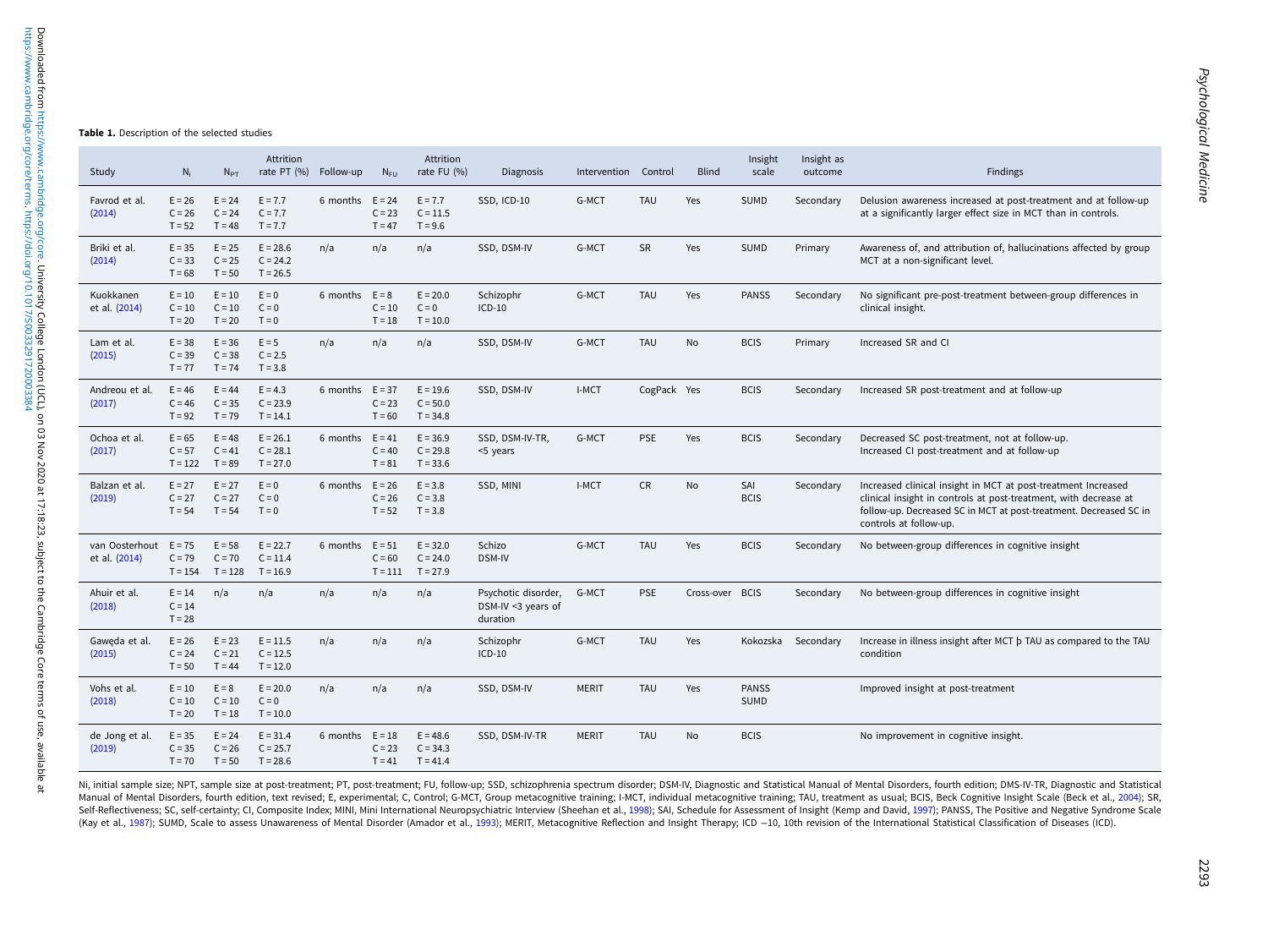### <span id="page-5-0"></span>**BCIS Self-reflectiveness: Baseline**

|                                                                                                  |     | MCT        |     |                                 | Controls |  |                              |  |
|--------------------------------------------------------------------------------------------------|-----|------------|-----|---------------------------------|----------|--|------------------------------|--|
| Study                                                                                            |     |            |     | Total Mean SD Total Mean SD SMD |          |  | 95% CI                       |  |
| Ahuir et al 2018                                                                                 | 14  | 17.6 3.4   |     | 14                              |          |  | 13.9 3.3 1.10 [0.31; 1.90]   |  |
| Andreou et al 2017                                                                               | 46  | $23.9$ 4.1 |     | 46                              |          |  | 24.3 5.0 -0.09 [-0.50; 0.32] |  |
| Balzan et al 2019                                                                                | 27  | $12.8$ 4.9 |     | 27                              |          |  | 10.3 3.6 0.58 [0.04; 1.13]   |  |
| Lam et al 2015                                                                                   | 38  | 14.8 3.9   |     | 39                              |          |  | 16.1 5.7 -0.26 [-0.71; 0.19] |  |
| Ochoa et al 2017                                                                                 | 41  | $15.4$ 5.2 |     | 40                              |          |  | 16.5 4.7 -0.22 [-0.66; 0.22] |  |
| van Oosterthout et al 2014                                                                       | 51  | 15.7       | 4.6 | 60                              |          |  | 13.8 4.5 0.42 [0.04; 0.80]   |  |
| <b>Total (95% CI)</b>                                                                            | 217 |            |     | 226                             |          |  | $0.20$ [-0.18; 0.58]         |  |
| Heterogeneity: Tau <sup>2</sup> = 0.16; Chi <sup>2</sup> = 17.18, df = 5 (P < 0.01); $I^2$ = 71% |     |            |     |                                 |          |  |                              |  |
| Test for overall effect: $Z = 1.02$ (P = 0.31)                                                   |     |            |     |                                 |          |  |                              |  |



### **BCIS Self-reflectiveness: Post treatment**

|                            |     | <b>MCT</b>       |     |                                 | Controls |  |                             |  |
|----------------------------|-----|------------------|-----|---------------------------------|----------|--|-----------------------------|--|
| Study                      |     |                  |     | Total Mean SD Total Mean SD SMD |          |  | 95% CI                      |  |
| Ahuir et al 2018           | 14  | $14.0 \quad 3.0$ |     | 14                              |          |  | 12.6 4.0 0.40 [-0.35; 1.14] |  |
| Andreou et al 2017         | 46  | 24.8             | 4.4 | 46                              |          |  | 23.0 4.5 0.40 [-0.01; 0.82] |  |
| Balzan et al 2019          | 27  | 14.0             | 4.3 | 27                              |          |  | 11.1 2.8 0.80 [0.24; 1.35]  |  |
| Lam et al 2015             | 38  | 16.9 3.9         |     | 39                              |          |  | 13.1 5.1 0.84 [0.37; 1.30]  |  |
| Ochoa et al 2017           | 41  | 16.0             | 5.1 | 40                              |          |  | 15.9 4.4 0.02 [-0.42; 0.45] |  |
| van Oosterthout et al 2014 | 51  | $16.2$ 5.2       |     | 60                              |          |  | 14.1 4.8 0.42 [0.04: 0.80]  |  |
| <b>Total (95% CI)</b>      | 217 |                  |     | 226                             |          |  | $0.46$ [ $0.21; 0.71$ ]     |  |





**Std. Mean Difference** 

### **BCIS Self-reflectiveness: Follow-up**

|                                                                                             |     | MCT             |  |                                 | Controls |        |                             |     |  |  | <b>Std. Mean Difference</b> |  |
|---------------------------------------------------------------------------------------------|-----|-----------------|--|---------------------------------|----------|--------|-----------------------------|-----|--|--|-----------------------------|--|
| Study                                                                                       |     |                 |  | Total Mean SD Total Mean SD SMD |          |        | 95% CI                      |     |  |  | IV, Random, 95% CI          |  |
| Andreou et al 2017                                                                          | 46  | $23.3\quad 4.6$ |  | 46                              |          |        | 22.8 4.9 0.11 [-0.30; 0.51] |     |  |  |                             |  |
| Balzan et al 2019                                                                           | 27  | 13.0 3.9        |  | 27                              |          |        | 10.4 3.9 0.65 [0.10; 1.19]  |     |  |  |                             |  |
| Ochoa et al 2017                                                                            | 41  | 16.3 7.1        |  | 40                              |          |        | 14.6 4.5 0.28 [-0.16; 0.72] |     |  |  |                             |  |
| van Oosterthout et al 2014                                                                  | 51  | $15.2$ 4.1      |  | 60                              |          |        | 13.8 5.0 0.30 [-0.07; 0.68] |     |  |  |                             |  |
|                                                                                             |     |                 |  |                                 |          |        |                             |     |  |  |                             |  |
| <b>Total (95% CI)</b>                                                                       | 165 |                 |  | 173                             |          |        | $0.30$ [ $0.08; 0.51$ ]     |     |  |  |                             |  |
| Heterogeneity: Tau <sup>2</sup> = 0; Chi <sup>2</sup> = 2.41, df = 3 (P = 0.49); $I^2$ = 0% |     |                 |  |                                 |          |        |                             |     |  |  |                             |  |
| Test for overall effect: $Z = 2.70$ (P < 0.01)                                              |     |                 |  |                                 | $-1$     | $-0.5$ | 0                           | 0.5 |  |  |                             |  |
|                                                                                             |     |                 |  |                                 |          |        |                             |     |  |  |                             |  |

**Favours controls** 

**Favours MCT** 

Fig. 2. Meta-analysis of the effects of Metacognitive Training on cognitive insight - BCIS-Self-Reflectiveness -: at baseline, at post-treatment and at a follow-up.

differences were non-significant,  $d = -0.13$ , 95% CI -0.34 to 0.09,  $Z = -1.16$ ,  $p = 0.24$ , meta-analysis showed MCT to be superior to the control condition at post-treatment at a significant small effect size,  $d = -0.23$ , 95% CI  $-0.44$  to  $-0.02$ ,

 $Z = -2.14$ ,  $p = 0.03$ , but not at follow-up,  $d = 0.01$ , 95% CI  $-0.20$  to 0.22,  $Z = 0.10$ ,  $p = 0.92$ . No evidence of heterogeneity was found at post-treatment,  $I^2 = 23\%$ ,  $p = 0.26$  or at follow-up,  $I^2 = 0\%, p = 0.75$  [\(Fig. 3\)](#page-6-0).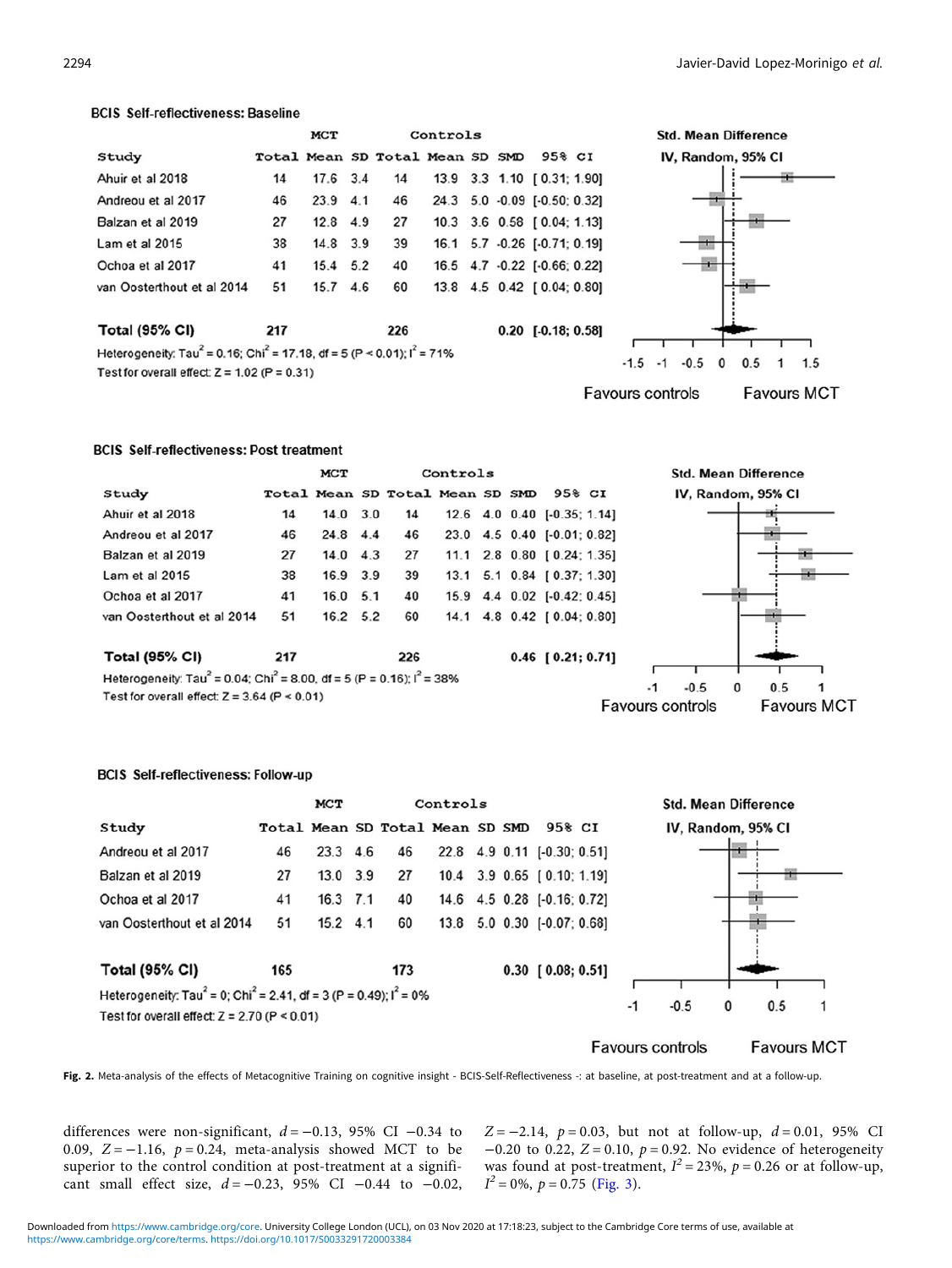# <span id="page-6-0"></span>**BCIS Self-certainty: Baseline**

|                                                                                                 |     | <b>MCT</b> |     |                                 | Controls |  |                              | <b>Std. Mean Difference</b>                   |
|-------------------------------------------------------------------------------------------------|-----|------------|-----|---------------------------------|----------|--|------------------------------|-----------------------------------------------|
| Study                                                                                           |     |            |     | Total Mean SD Total Mean SD SMD |          |  | 95% CI                       | IV, Random, 95% CI                            |
| Ahuir et al 2018                                                                                | 14  | $6.8$ 3.4  |     | 14                              |          |  | 8.9 3.4 -0.62 [-1.38; 0.14]  |                                               |
| Andreou et al 2017                                                                              | 46  | 13.8 2.8   |     | 46                              |          |  | 14.7 2.9 -0.30 [-0.71; 0.11] |                                               |
| Balzan et al 2019                                                                               | 27  | 6.8 3.4    |     | 27                              |          |  | 6.2 3.1 0.20 [-0.33; 0.74]   |                                               |
| Lam et al 2015                                                                                  | 38  | 9.5        | 2.6 | 39                              |          |  | 10.9 4.1 -0.40 [-0.85; 0.05] |                                               |
| Ochoa et al 2017                                                                                | 41  | 8.7        | 3.6 | 40                              | 8.5      |  | 3.5 0.04 [-0.39; 0.48]       |                                               |
| van Oosterthout et al 2014                                                                      | 51  | 8.5        | 3.1 | 60                              | 8.3      |  | 3.3 0.06 [-0.31; 0.44]       |                                               |
| <b>Total (95% CI)</b>                                                                           | 217 |            |     | 226                             |          |  | $-0.13$ $[-0.34; 0.09]$      |                                               |
| Heterogeneity: Tau <sup>2</sup> = 0.01; Chi <sup>2</sup> = 6.72, df = 5 (P = 0.24); $I^2$ = 26% |     |            |     |                                 |          |  |                              |                                               |
| Test for overall effect: $Z = -1.16$ (P = 0.24)                                                 |     |            |     |                                 |          |  |                              | 0.5<br>$-1$<br>$-0.5$<br>$\mathbf{0}$         |
|                                                                                                 |     |            |     |                                 |          |  |                              | <b>Favours MCT</b><br><b>Favours controls</b> |

# **BCIS Self-certainty: Post treatment**

|                                                                                                 |     | <b>MCT</b>  |     |                                 | Controls |  |                                      |        |      |        |   | <b>Std. Mean Difference</b> |     |
|-------------------------------------------------------------------------------------------------|-----|-------------|-----|---------------------------------|----------|--|--------------------------------------|--------|------|--------|---|-----------------------------|-----|
| Study                                                                                           |     |             |     | Total Mean SD Total Mean SD SMD |          |  | 95% CI                               |        |      |        |   | IV, Random, 95% CI          |     |
| Ahuir et al 2018                                                                                | 14  | $6.2$ 3.1   |     | 14                              |          |  | $9.0$ $3.4$ $-0.86$ $[-1.63; -0.08]$ |        |      |        |   |                             |     |
| Andreou et al 2017                                                                              | 46  | 14.0 2.5    |     | 46                              |          |  | 14.1 2.8 -0.05 [-0.45; 0.36]         |        |      |        |   |                             |     |
| Balzan et al 2019                                                                               | 27  | $5.3$ 2.5   |     | 27                              |          |  | 6.5 3.1 -0.41 [-0.95; 0.13]          |        |      |        |   |                             |     |
| Lam et al 2015                                                                                  | 38  | 8.8 3.3     |     | 39                              |          |  | 10.1 3.5 -0.36 [-0.81; 0.09]         |        |      |        |   |                             |     |
| Ochoa et al 2017                                                                                | 41  | 7.0         | 3.2 | 40                              |          |  | 8.1 3.7 -0.32 [-0.76; 0.12]          |        |      |        |   |                             |     |
| van Oosterthout et al 2014                                                                      | 51  | $8.3$ $3.1$ |     | 60                              | 8.1      |  | 3.4 0.06 [-0.31; 0.43]               |        |      |        |   |                             |     |
| <b>Total (95% CI)</b>                                                                           | 217 |             |     | 226                             |          |  | $-0.23$ $[-0.44; -0.02]$             |        |      |        |   |                             |     |
| Heterogeneity: Tau <sup>2</sup> = 0.01; Chi <sup>2</sup> = 6.53, df = 5 (P = 0.26); $I^2$ = 23% |     |             |     |                                 |          |  |                                      |        |      |        |   |                             |     |
|                                                                                                 |     |             |     |                                 |          |  |                                      | $-1.5$ | $-1$ | $-0.5$ | 0 | 0.5                         | 1.5 |

**Favours MCT** 

Favours controls

Test for overall effect:  $Z = -2.14$  (P = 0.03)

# **BCIS Self-certainty: Follow-up**



Fig. 3. Meta-analysis of the effects of Metacognitive Training on cognitive insight - BCIS-Self-Certainty -: at baseline, at post-treatment and at follow-up.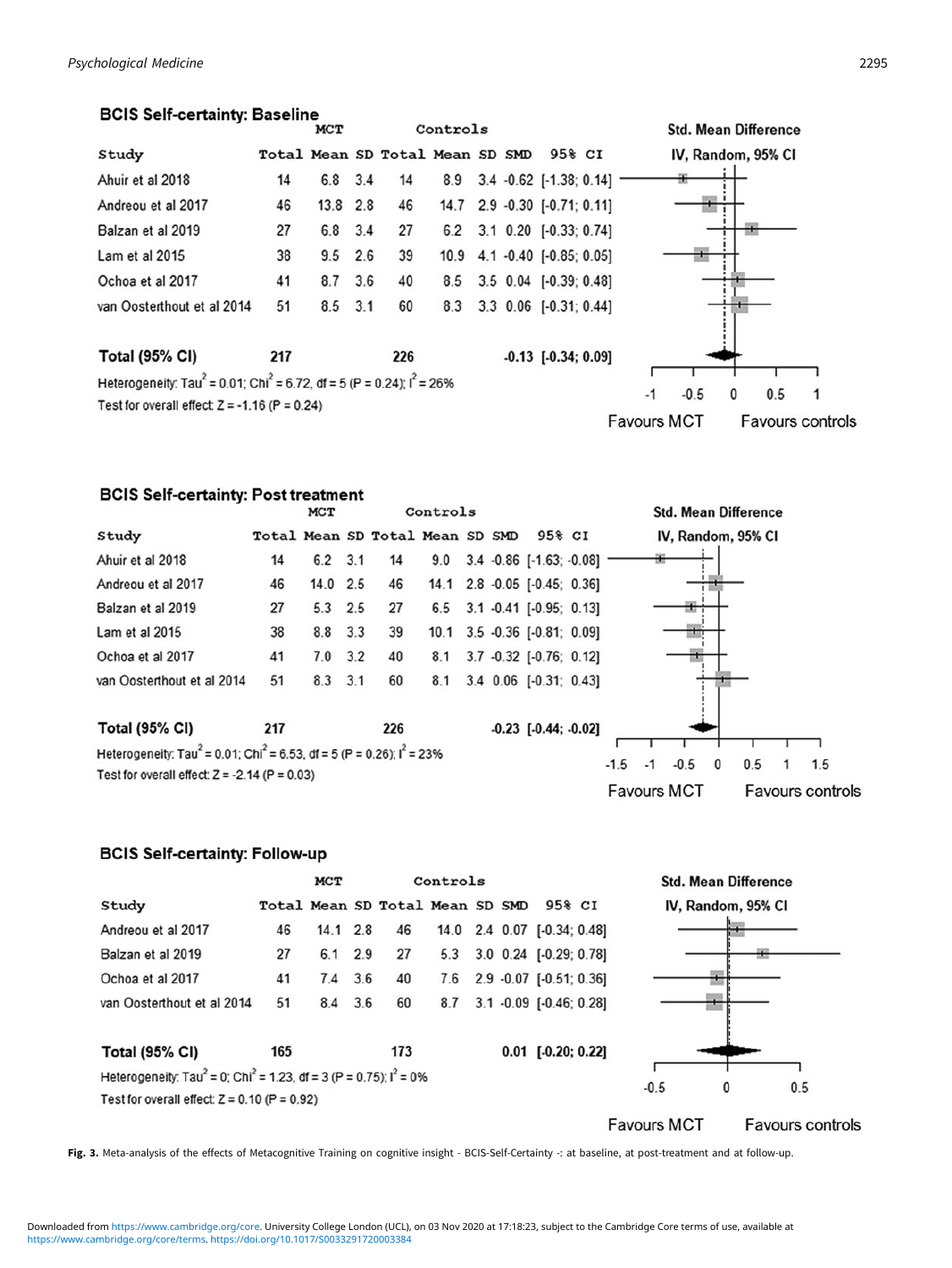Although only three studies reported on Composite Index (higher Composite Index score, greater insight) (Ahuir et al., [2018;](#page-10-0) Lam et al., [2015;](#page-11-0) Ochoa et al., [2017](#page-12-0)), based on the selfreflectiveness and self-certainty scores, we calculated the Composite Index for the remaining three studies (Andreou et al., [2017;](#page-10-0) Balzan et al., [2019](#page-11-0); van Oosterhout et al., [2014](#page-12-0)). There were baseline differences between treatment-arms favouring MCT *v.* controls,  $d = 0.67$ , 95% CI 0.04-1.31,  $Z = 2.09$ ,  $p = 0.04$ . Post-treatment meta-analysis revealed a large effect,  $d = 1.11$ , 95% CI 0.28-1.93, Z = 2.64,  $p < 0.01$ , and evidence of heterogeneity,  $I^2$  $= 90.0\%$ ,  $p < 0.01$ . Based on four follow-up trials (Andreou et al., [2017;](#page-10-0) Balzan et al., [2019;](#page-11-0) Ochoa et al., [2017](#page-12-0); van Oosterhout et al., [2014\)](#page-12-0), the meta-analysis favoured MCT over controls,  $d = 0.86$ , 95% CI 0.08-1.63, Z = 2.17,  $p = 0.03$ , although we found evidence of heterogeneity,  $I^2 = 89.0\%$ ,  $p < 0.01$  [\(Fig. 4](#page-8-0)).

### MCT and clinical insight

Five RCTs  $(N = 244)$  reported on the effects of MCT on clinical insight (Balzan et al., [2019;](#page-11-0) Briki et al., [2014](#page-11-0); Favrod et al., [2014;](#page-11-0) Gawęda et al., [2015;](#page-11-0) Kuokkanen et al., [2014](#page-11-0)), including one RCT on both cognitive and clinical insight (Balzan et al., [2019\)](#page-11-0). Out of these five trials, four of them favoured MCT.

First, from a multidimensional approach to insight measured with the SUMD, a 6-month follow-up RCT from France found that group MCT [compared with treatment as usual (TAU)] was effective in helping patients gain insight. Specifically, awareness of delusions improved in the MCT group (compared with controls) both at post-treatment and at 6-month follow-up with a significant medium-large effect size,  $d = 0.51$  and  $d = 0.56$ , respectively, although differences in the attribution of delusions were non-significant (Favrod et al., [2014\)](#page-11-0). In line with this, the results from a trial with a sample of  $n = 68$  SSD patients (Briki et al., [2014](#page-11-0)) favoured group MCT compared to a control condition of supportive therapy in terms of awareness of hallucinations with small effect size,  $F_{(1.46,3.75)}$ ,  $p = 0.058$ ,  $r = -0.25$ , although this was not replicated by other SUMD scores. A trial in which insight was assessed unidimensionally with the Kokozska et al.'s insight questionnaire (Kokoszka et al.,  $2008$ ) in  $n = 52$  SSD outpatients revealed a large effect size increase in insight,  $d = 0.98$ , in the MCT group compared with TAU (Gawęda et al., [2015\)](#page-11-0).

More recently, individual MCT was compared with an active control intervention, namely cognitive remediation, in a cohort of  $n = 56$  schizophrenia patients, who were followed-up over 6 months (Balzan et al., [2019\)](#page-11-0). Total insight scores, which were measured with the SAI, increased significantly from baseline to post-treatment in both treatment arms, with a larger effect size for MCT,  $d = 0.70$ , compared with controls,  $d = 0.29$ . From posttreatment to follow-up, total insight scores decreased in both groups, although this was only significant in the control group. The Group  $\times$  Time interaction for total insight scores based on the ANOVA model, although statistically significant,  $p = 0.009$ , yielded a small effect size,  $\eta^2 = 0.07$  (Balzan et al., [2019](#page-11-0)).

However, a 6-month follow-up trial testing group MCT against TAU in  $n = 20$  forensic patients with schizophrenia failed to find between-group differences in terms of clinical insight gain evaluated with the single PANSS item (Kuokkanen et al., [2014](#page-11-0)).

## Metacognitive reflection and insight therapy

The first MERIT trial (Vohs et al., [2018\)](#page-12-0) recruited  $n = 20$  early psychosis patients who were randomized to either MERIT or TAU. Insight was assessed with the SUMD before and after treatment. There were between-group differences in clinical insight improvement favouring MERIT at a medium effect size,  $F_{(1,16)} = 11.5$ ,  $p < 0.001$ ,  $p\eta^2 = 0.4$ . A larger 6-month follow-up trial  $(n = 70)$ , however, failed to replicate this positive effect of MERIT on cognitive insight compared with TAU (de Jong et al., [2019](#page-11-0)).

### **Discussion**

#### Main findings

We carried out a systematic review and meta-analysis of RCTs testing the effects of two metacognitive interventions designed for patients with SSD, namely MCT and MERIT, on insight changes, from which two main conclusions can be drawn. First, in line with our first hypothesis, MCT was found to improve cognitive insight, particularly self-reflectiveness, which was also supported by meta-analytic results, and two clinical insight dimensions, such as illness awareness and awareness of some psychotic phenomena, including delusions and hallucinations. However, somewhat in contrast to our expectations (hypothesis i), this was not replicated by the two MERIT trials. Second, our results showed that the effects of MCT and MERIT on insight were larger at post-treatment than at follow-up, which conflicted our hypothesis ii. We also noted relevant between-study methodological differences, which did not permit us to apply meta-analytic techniques to the clinical insight trials.

### Metacognitive interventions and cognitive insight

Cognitive insight measured by a 15-item self-rated scale (BCIS) has two factors, namely self-reflectiveness and self-certainty (Beck et al., [2004\)](#page-11-0). Patients with psychotic disorders were reported to have lower self-reflectiveness and higher self-confidence than the general population (Beck et al., [2004](#page-11-0)). Hence, interventions aim to increase self-reflectiveness and to decrease self-certainty. In this regard, all the selected trials reporting self-reflectiveness data found MCT to be superior to a control condition, according to our meta-analysis. Hence, it seems that MCT does improve patient's ability to reflect on his/her own thoughts and to correct interpretations based on contradictory evidence and/or external feedback, particularly shortly after treatment. Longer-term trials are needed to establish whether this cognitive insight improvement is maintained over time. As alluded to above, SSD patients have a tendency to overconfidence in their beliefs, which is known as self-certainty. Our meta-analysis revealed MCT to reduce patients' self-certainty after treatment, while this effect was not observed at follow-up. In keeping with this, a reanalysis (Köther et al., [2012\)](#page-11-0) of data from an included RCT (Moritz et al., [2013](#page-12-0)) revealed MCT (when compared with cognitive remediation-CogPack®) to reduce the amount of overconfidence ratings (which ranged from 1, i.e. '100% sure', to 4, i.e. '100% uncertain') of mental state perceptions assessed with the Reading the Mind in the Eyes test (Baron-Cohen, Wheelwright, Hill, Raste, & Plumb, [2001](#page-11-0)). Consistent with this, the three selected trials using an overall measure of cognitive insight, the BCIS Composite Index score, favoured MCT over TAU (Lam et al., [2015](#page-11-0)) or PSE (Ahuir et al., [2018](#page-10-0); Ochoa et al., [2017\)](#page-12-0).

Only one trial reported on both cognitive and clinical insight (Balzan et al., [2019\)](#page-11-0), which linked MCT-related cognitive insight improvement with better clinical insight. Of note, controls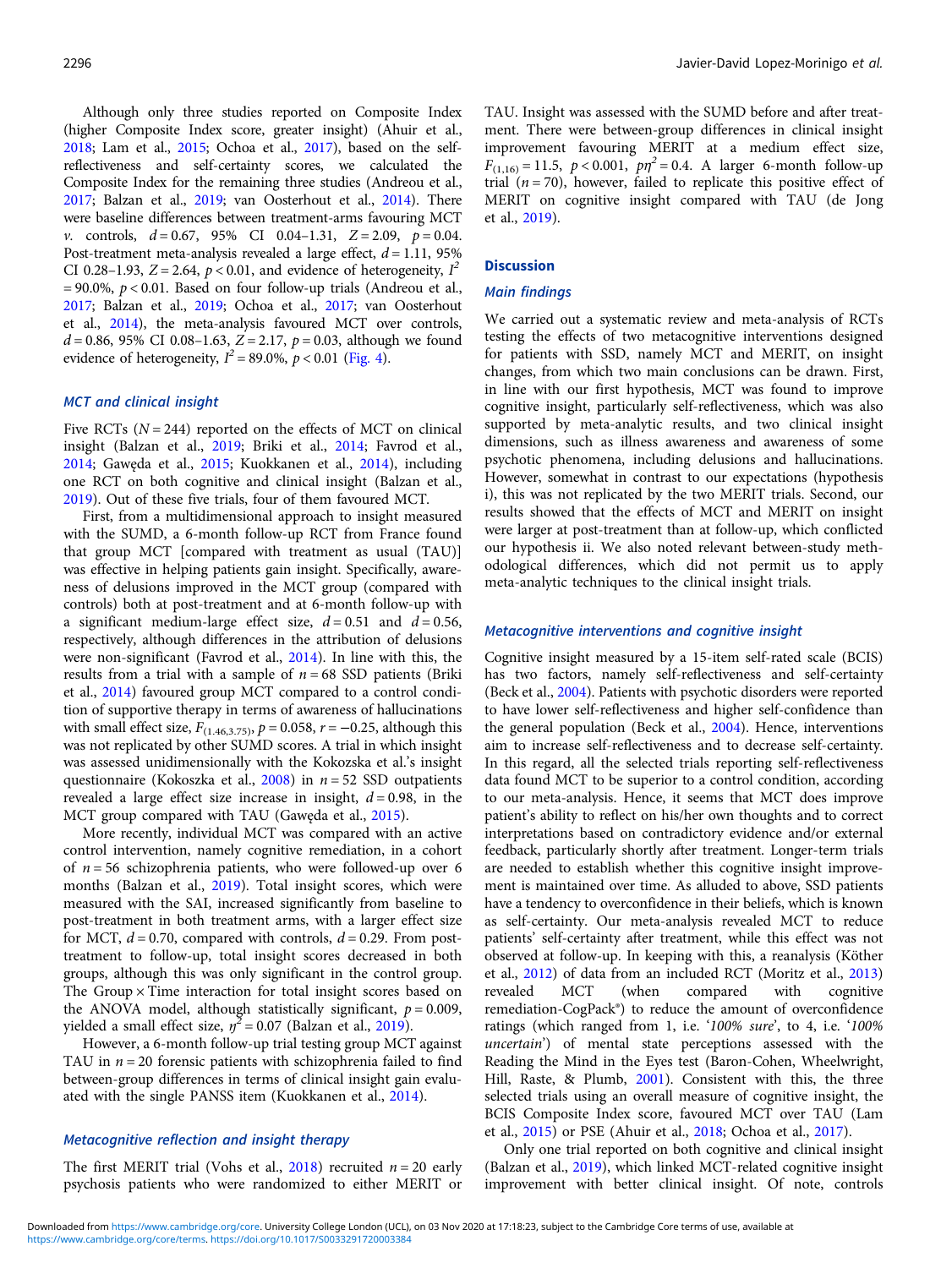# <span id="page-8-0"></span>**BCIS Composite Index: Baseline**



# **BCIS Composite Index: Post treatment**

|                                                                                                  |     | MCT      |     | CO                              | Controls |  |  |                         |  |      | <b>Std. Mean Difference</b> |   |                    |
|--------------------------------------------------------------------------------------------------|-----|----------|-----|---------------------------------|----------|--|--|-------------------------|--|------|-----------------------------|---|--------------------|
| Study                                                                                            |     |          |     | Total Mean SD Total Mean SD SMD |          |  |  | 95% CI                  |  |      | IV, Random, 95% CI          |   |                    |
| Ahuir et al 2018                                                                                 | 14  | 7.8      | 4.8 | 14                              | 4.5      |  |  | 8.2 0.49 [-0.26; 1.24]  |  |      |                             |   |                    |
| Andreou et al 2017                                                                               | 46  | 10.8 1.9 |     | 46                              | 8.9      |  |  | 1.7 1.05 [ 0.62; 1.49]  |  |      |                             |   |                    |
| Balzan et al 2019                                                                                | 27  | 8.7      | 1.8 | 27                              | 4.6      |  |  | $0.3$ 3.18 [2.38; 3.98] |  |      |                             |   |                    |
| Lam et al 2015                                                                                   | 38  | 8.1      | 3.7 | 39                              | 2.8      |  |  | 4.2 1.34 [ 0.84; 1.83]  |  |      |                             |   |                    |
| Ochoa et al 2017                                                                                 | 41  | 9.1      | 7.0 | 40                              | 7.9      |  |  | 5.9 0.19 [-0.25; 0.62]  |  |      |                             |   |                    |
| van Oosterthout et al 2014                                                                       | 51  | 7.0      | 2.1 | 60                              | 6.0      |  |  | 1.4 0.57 [0.19; 0.95]   |  |      |                             |   |                    |
|                                                                                                  |     |          |     |                                 |          |  |  |                         |  |      |                             |   |                    |
| <b>Total (95% CI)</b>                                                                            | 217 |          |     | 226                             |          |  |  | 1.11 [0.28; 1.93]       |  |      |                             |   |                    |
| Heterogeneity: Tau <sup>2</sup> = 0.98; Chi <sup>2</sup> = 48.72, df = 5 (P < 0.01); $I^2$ = 90% |     |          |     |                                 |          |  |  |                         |  |      |                             |   |                    |
| Test for overall effect: $Z = 2.64$ (P < 0.01)                                                   |     |          |     |                                 |          |  |  |                         |  | $-2$ | 0                           | 2 |                    |
| <b>Favours controls</b>                                                                          |     |          |     |                                 |          |  |  |                         |  |      |                             |   | <b>Favours MCT</b> |

# **BCIS Composite Index: Follow-up**



Fig. 4. Meta-analysis of the effects of Metacognitive Training on cognitive insight - BCISComposite Index -: at baseline, at post-treatment and at follow-up.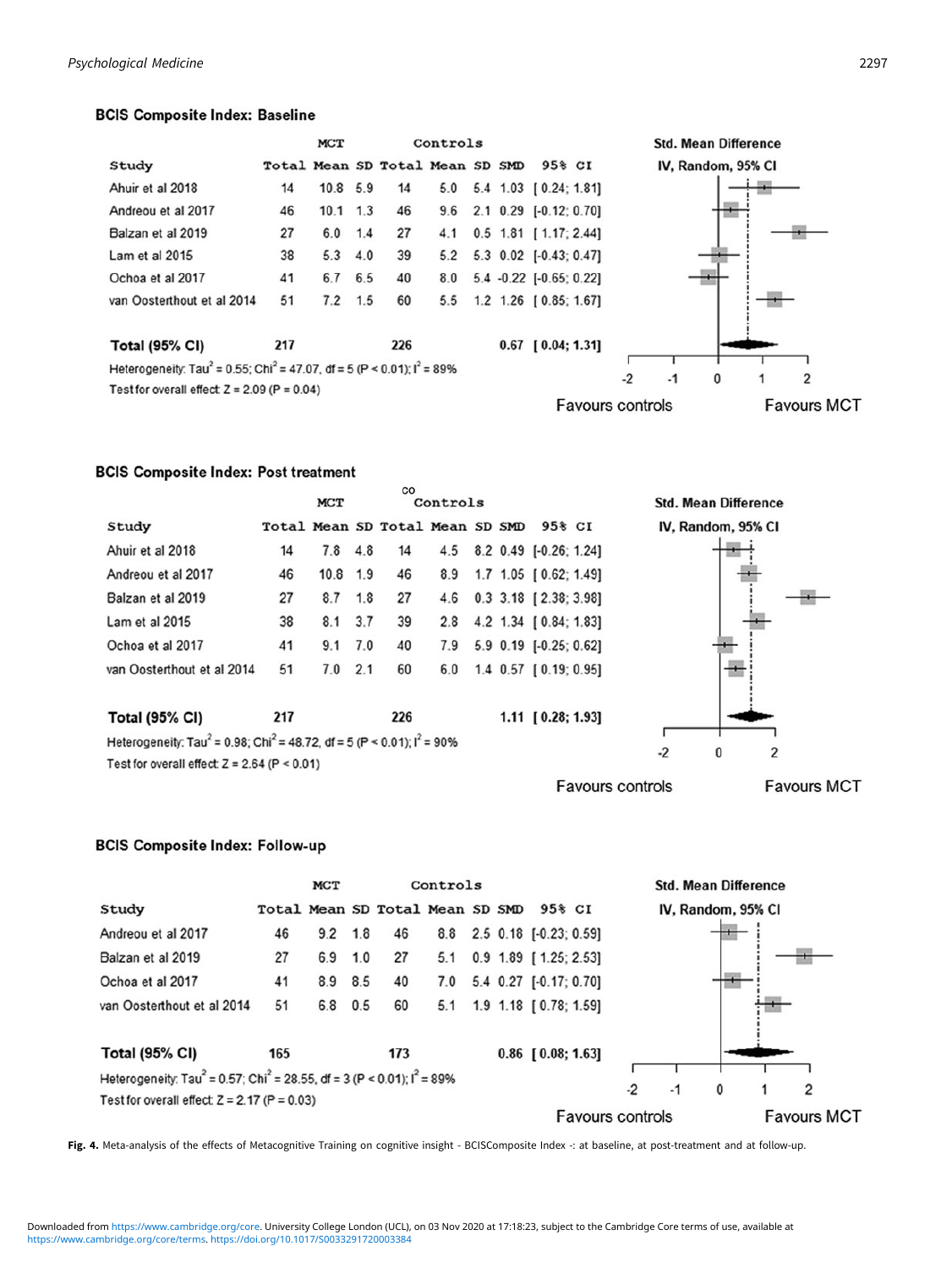received an active intervention, namely cognitive remediation. Hence, this trial, although awaiting replication studies, showed MCT to be superior to cognitive remediation in increasing cognitive and clinical insight levels.

In summary, our meta-analytic results on cognitive insight appear to provide sufficient evidence to recommend MCT as a cognitive insight improving intervention for patients with SSD, particularly in terms of increasing self-reflectiveness, while we could not observe such a relevant effect on self-certainty, particularly in the long-term. Two non-mutually exclusive explanations may have contributed to this finding. First, while MCT does seem to enhance patient's ability to reflect on his/her own thoughts, particularly in terms of receiving and accepting external feedback, this intervention may fail to make patients become less (over)-confident in their own conclusions. In other words, MCT may be more helpful in improving cognitive insight based on external feedback (i.e. others-based cognitive insight), while confidence in one's thoughts, which is, of course, a more internal process, may be less prone to such an intervention (i.e. oneself-based cognitive insight). Second, it could be argued that the impact of MCT on self-certainty, which was supported by a significant small effect size at post-treatment but not at follow-up, may require maintenance MCT sessions. In this regard, a MCT-based smartphone application has recently become available ([https://clinical-neuropsychology.de/app\\_en\)](https://clinical-neuropsychology.de/app_en), which showed promising results in terms of feasibility and efficacy for depressive symptoms (Lüdtke, Pult, Schröder, Moritz, & Bücker, [2018\)](#page-11-0). In addition, the extent to which this cognitive insight improvement results in better clinical insight and outcomes in the longer-term, which is what really matters since SSD tend to be chronic, remains to be established.

Our results, however, went against our second hypothesis, that is, we failed to find larger effects of MCT on insight in the longerterm than immediately after treatment. This said, the RCT behind this postulation (Moritz et al., [2014b](#page-12-0)) revealed the so-called 'sleeper' effects of MCT on delusions at 3 years, while the longest follow-up period of the trials included in our review was 6 months. Hence, sustained effects of MCT on insight in the (very) long-term cannot be ruled out despite our negative results. On the other hand, the only RCT testing the effect of MERIT on cognitive insight (de Jong et al., [2019](#page-11-0)) failed to find this in comparison to TAU, which warrants further investigation. As discussed further below, MERIT seems to improve patient's ability to make narrative judgements about concepts such as mental illness and recovery, that is, MERIT may be more helpful in tackling clinical insight rather than cognitive insight.

### Metacognitive interventions and clinical insight

We identified five MCT trials on clinical insight (Balzan et al., [2019;](#page-11-0) Briki et al., [2014;](#page-11-0) Favrod et al., [2014](#page-11-0); Gawęda et al., [2015](#page-11-0); Kuokkanen et al., [2014\)](#page-11-0), four of which (Balzan et al., [2019](#page-11-0); Briki et al., [2014;](#page-11-0) Favrod et al., [2014;](#page-11-0) Gawęda et al., [2015\)](#page-11-0) favoured MCT. Of note, three of these trials (Balzan et al., [2019;](#page-11-0) Briki et al., [2014;](#page-11-0) Favrod et al., [2014\)](#page-11-0) measured insight with multidimensional scales, consistently with the multidimensional model of insight (Amador & David, [2004](#page-10-0); David, [1990](#page-11-0); Lysaker & Klion, [2018\)](#page-12-0). MCT may thus affect clinical insight dimensions differently. For instance, one trial found MCT to improve illness awareness in comparison to cognitive remediation after treatment, although no significant between-group differences were observed at 6-month follow-up (Balzan et al., [2019](#page-11-0)). This raises issues about

the extent to which the gain in awareness of having an illness was an actual response to MCT or the consequence of psychotic symptoms remission. Also, this trial (Balzan et al., [2019\)](#page-11-0) used individual MCT. Hence, participants, who consented to an intensive face-to-face intervention, may have had higher baseline insight levels than those who refused to take part in the trial, thus introducing a selection bias. Indeed, the two trials testing individual MCT (Andreou et al., [2017](#page-10-0); Balzan et al., [2019](#page-11-0)) reported much higher BCIS scores than the other studies, all of which used group MCT. Nevertheless, future trials should properly investigate differences in outcomes, including insight, between both MCT approaches.

The other two trials using a multidimensional insight scale, such as the SUMD, reported MCT to increase insight into psychotic symptoms, such as delusions (Favrod et al., [2014](#page-11-0)) and hallucinations (Briki et al., [2014\)](#page-11-0). Also, this positive impact of MCT on clinical insight was replicated by another trial (Gawęda et al., [2015\)](#page-11-0) in terms of illness awareness gain, although MCT was compared with TAU and outcomes were only measured after treatment by means of a less widely used insight scale (Kokoszka et al., [2008\)](#page-11-0). On the other hand, one small  $(n = 20)$  trial (Kuokkanen et al., [2014](#page-11-0)) failed to replicate this, which may have been due to insufficient statistical power and/or measuring insight in a unidimensional manner through the PANSS item. Another potentially unpowered  $(n = 20)$  RCT failed to show that MERIT improved clinical insight (Vohs et al., [2018](#page-12-0)). However, given the lack of follow-up data potential longer-term benefits from MERIT in terms of clinical insight gain cannot be ruled out.

In summary, four out of five trials found MCT to positively affect clinical insight in comparison to TAU (Favrod et al., [2014;](#page-11-0) Gawęda et al., [2015](#page-11-0)) or some control interventions, such as cognitive remediation (Balzan et al., [2019](#page-11-0)) or supportive therapy (Briki et al., [2014\)](#page-11-0). However, at 6-month follow-up, only one trial reported improvements in delusion awareness as a result of receiving MCT (Favrod et al., [2014\)](#page-11-0). These intensive metacognitive interventions, particularly individual MCT (Balzan et al., [2019\)](#page-11-0) and MERIT (Vohs et al., [2018](#page-12-0)), appear to make patients gain awareness of mental illness and symptoms. However, further trials are warranted to establish whether delivering these interventions as maintenance treatment may contribute to sustaining this insight improvement in the long-term.

Overall drop-out rates were very low, ranging from 0% (Balzan et al., [2019;](#page-11-0) Kuokkanen et al., [2014\)](#page-11-0) to 27% (Ochoa et al., [2017](#page-12-0)) at post-treatment and from 1% (Kuokkanen et al., [2014\)](#page-11-0) to 41.4% (de Jong et al., [2019\)](#page-11-0) at 6-month follow-up. This may reflect the high levels of participants' satisfaction with MCT, in line with previous studies [e.g. (Moritz et al., [2014b](#page-12-0))], including a meta-analysis (Eichner & Berna, [2016\)](#page-11-0). In addition, the high attendance rates may be the result of a therapeutic effect of MCT on attendees. However, a potential selection bias cannot be ruled out since participants tend to be more compliant than those who refuse to enrol research studies, particularly RCTs.

### Other non-included metacognitive interventions

As shown in [Fig. 1,](#page-3-0) we identified  $n = 17$  studies which, although reporting on metacognition-based interventions and insight, did not meet our selection criteria (Aghotor et al., [2010](#page-10-0); Balzan et al., [2014](#page-10-0); Buonocore et al., [2015](#page-11-0); Erawati et al., [2014;](#page-11-0) Favrod et al., [2011;](#page-11-0) Kumar et al., [2015;](#page-11-0) Moritz et al., [2011a,](#page-12-0) [2011b,](#page-12-0) [2013,](#page-12-0) [2014b;](#page-12-0) [2018;](#page-12-0) Naughton et al., [2012](#page-12-0); Pijnenborg et al.,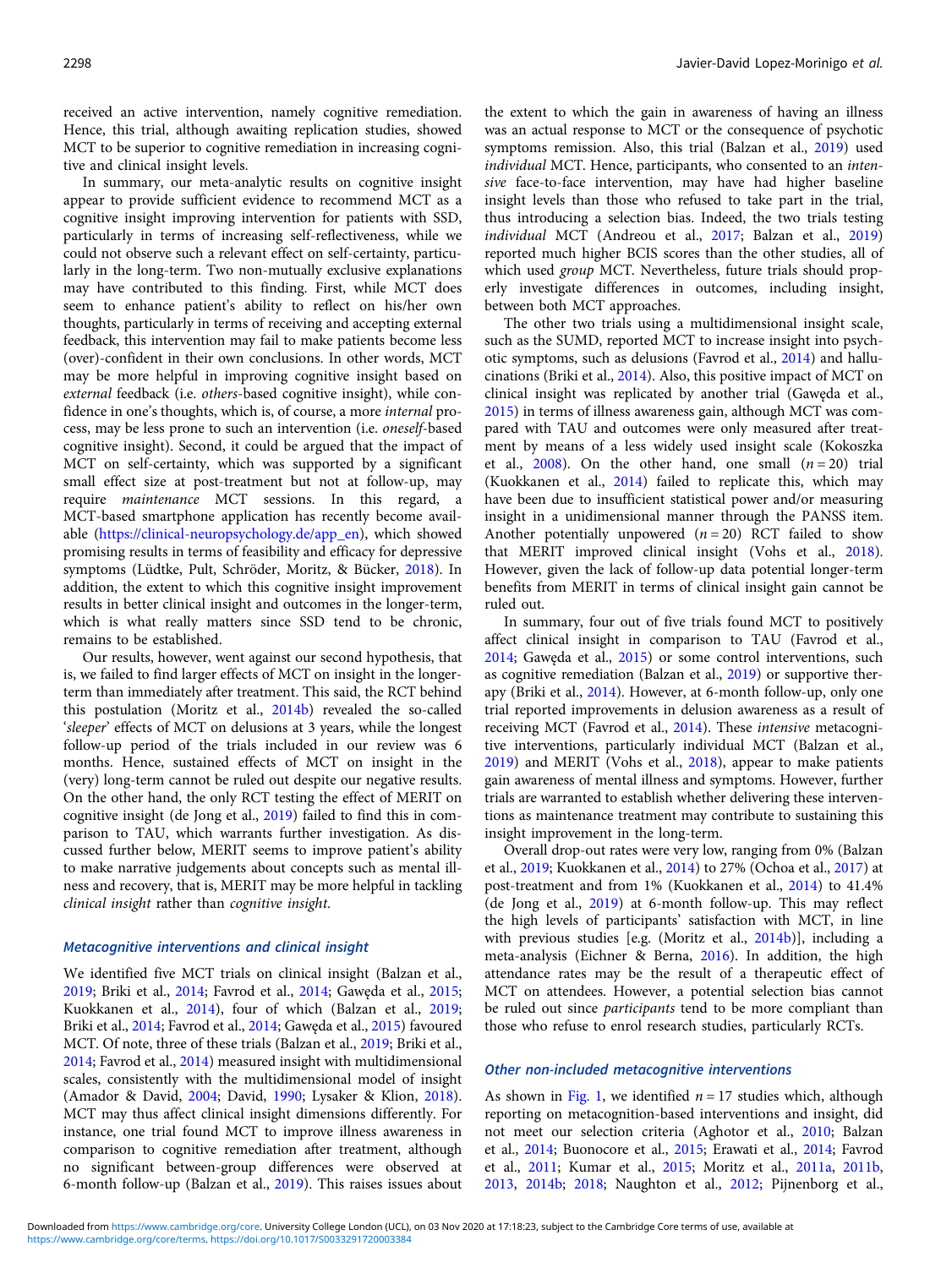<span id="page-10-0"></span>[2019;](#page-12-0) Rocha & Queirós, [2013](#page-12-0); Ross et al., [2011](#page-12-0); So et al., [2015;](#page-12-0) Ussorio et al., [2016](#page-12-0)). Overall, these trials support the use of metacognitive interventions for enhancing insight. Of note, a metacognition-based intervention called REFLEX was showed to improve insight-related aspects such as internalized stigma (Pijnenborg et al., [2019\)](#page-12-0).

### **Limitations**

We searched three major databases, such as PubMed, PsycInfo and EMBASE, and we retrieved  $n = 8$  papers from the grey literature. However, the search was limited to English language papers and the selection criteria may have been too restrictive, particularly regarding insight scales. Hence, this review may not include all the metacognitive interventions-based trials reporting insight data, especially those in the very grey literature outside PubMed, PsycInfo and EMBASE. Also, the clinical insight studies' results could not be meta-analysed for reasons given above. In addition, it should be noted that the MCT modules on self-esteem and stigma were not available in the original manual of MCT, although the selected trials did not specify this. As a result, we could not investigate whether these two additional modules may have a larger effect on insight compared with the original MCT manual. With regard to the cognitive insight studies, two issues need to be considered. First, the BCIS is a self-report, hence ratings may have been affected by the degree of cooperation and motivation, which tends to be low in subjects with limited insight; and some caution is therefore needed when interpreting BCIS results. Second, cognitive insight was a secondary outcome in most of the included studies, which may also explain why the composite index was only reported in three selected trials. Finally, this was a systematic review and meta-analysis of RCTs, most of which were part of larger research projects, which were not focused on insight. As a result, the comprehensiveness and duration of the studies assessments may have contributed to increasing insight themselves, in addition to the potential selection bias due to being a participant in a RCT, that is, giving consent to such a lengthy protocol, which included two or three face-to-face interviews.

#### Clinical relevance and implications for future research

This systematic review therefore adds to the field, namely treatments for lack of insight in SSD, which is of major clinical relevance given the association of insight with outcomes. In particular, one previous systematic review (Henry & Ghaemi, [2004\)](#page-11-0) and a meta-analysis (Pijnenborg et al., [2013](#page-12-0)) reported small effects of previous treatments for insight in psychosis, although metacognitive interventions were unavailable at that time. Hence, our systematic review and meta-analysis would provide support for delivering metacognitive interventions, particularly MCT, in clinical settings managing psychosis patients to improve insight.

Future trials should include clinical and social outcomes measures other than psychotic symptoms, such as readmissions, suicidal behaviour and psychosocial functioning, including self-appraisal of quality of life. Larger sample sizes and longer follow-up periods are required to examine rare outcomes. Multidimensional insight scales should be used since the impact of metacognitive interventions on individual insight dimensions may differ, which may also change over time. Future trials should also compare individual with group interventions, including costeffectiveness investigations. With regard to the control group, instead of TAU, in which case between-group differences in insight changes may be attributed to the effect of attending a weekly group rather than to the metacognitive intervention, controls should receive an active intervention such as PSE (Ochoa et al., [2017](#page-12-0)) or supportive therapy (Briki et al., [2014\)](#page-11-0). Indeed, this is the question that clinicians intend to answer, i.e., 'Which intervention should I put my patient on (for improving insight)?', while no intervention (i.e. TAU) does not tend to be considered an option. In line with this, only five out of the twelve selected trials used an active control intervention (see [Table 1](#page-4-0) for details), which may limit, to some degree, the apparent benefits from MCT and MERIT to enhance insight.

Supplementary material. The supplementary material for this article can be found at <https://doi.org/10.1017/S0033291720003384>

Acknowledgements. We are very grateful to our colleagues from the Department of Psychiatry of Hospital Universitario Fundación Jiménez Díaz, who are too numerous to mention by name, for their helpful comments on earlier versions of this manuscript. J.D.L.M. acknowledges funding support from the Universidad Autónoma de Madrid and European Union-European Commission via the 2019–2021 Intertalentum Project & Marie Skłodowska-Curie Actions Grant (GA 713366). O.A. is further funded by the National Institute for Health Research (NIHR) (NIHR Post-Doctoral Fellowship - PDF-2018-11-ST2-020). The views expressed in this publication are those of the authors and not necessarily those of the Spanish National Health Service, the United Kingdom National Health Service (NHS), the National Institute for Health Research or the Department of Health and Social Care.

Conflict of interest. J.D.L.M. has lectured for Janssen and Otsuka Pharmaceuticals and A.S.D. has received honoraria from Janssen and Roche Pharmaceuticals. The other authors have no conflict of interest to declare.

### References

- Aghotor, J., Pfueller, U., Moritz, S., Weisbrod, M., & Roesch-Ely, D. (2010). Metacognitive training for patients with schizophrenia (MCT): Feasibility and preliminary evidence for its efficacy. Journal of Behavior Therapy and Experimental Psychiatry, 41(3), 207–211. doi: 10.1016/j.jbtep.2010.01.004.
- Ahuir, M., Cabezas, Á, Miñano, M. J., Algora, M. J., Estrada, F., Solé, M., … Labad, J. (2018). Improvement in cognitive biases after group psychoeducation and metacognitive training in recent-onset psychosis: A randomized crossover clinical trial. Psychiatry Research, 270, 720–723. doi: 10.1016/ j.psychres.2018.10.066.
- Amador, X.F., & David, A. S. (Eds.). (2004). Insight and psychosis (2nd ed.). New York: Oxford University Press.
- Amador, X. F., Flaum, M., Andreasen, N. C., Strauss, D. H., Yale, S. A., Clark, S. C., & Gorman, J. M. (1994). Awareness of illness in schizophrenia and schizoaffective and mood disorders. Archives of General Psychiatry, 51(10), 826–836. doi: 10.1001/archpsyc.1994.03950100074007.
- Amador, X. F., Strauss, D. H., Yale, S. A., Flaum, M. M., Endicott, J., & Gorman, J. M. (1993). Assessment of insight in psychosis. The American Journal of Psychiatry, 150(6), 873–879. doi: 10.1176/ajp.150.6.873.
- American Psychiatric Association. (Eds.). (2000). Diagnostic and statistical manual of mental disorders: DSM-IV-TR (4th ed., text revision). Washington, DC: Author.
- Andreou, C., Wittekind, C. E., Fieker, M., Heitz, U., Veckenstedt, R., Bohn, F., & Moritz, S. (2017). Individualized metacognitive therapy for delusions: A randomized controlled rater-blind study. Journal of Behavior Therapy and Experimental Psychiatry, 56, 144–151. doi: 10.1016/j.jbtep.2016.11.013.
- Balzan, R. P., Delfabbro, P. H., Galletly, C. A., & Woodward, T. S. (2014). Metacognitive training for patients with schizophrenia: Preliminary evidence for a targeted, single-module programme. The Australian and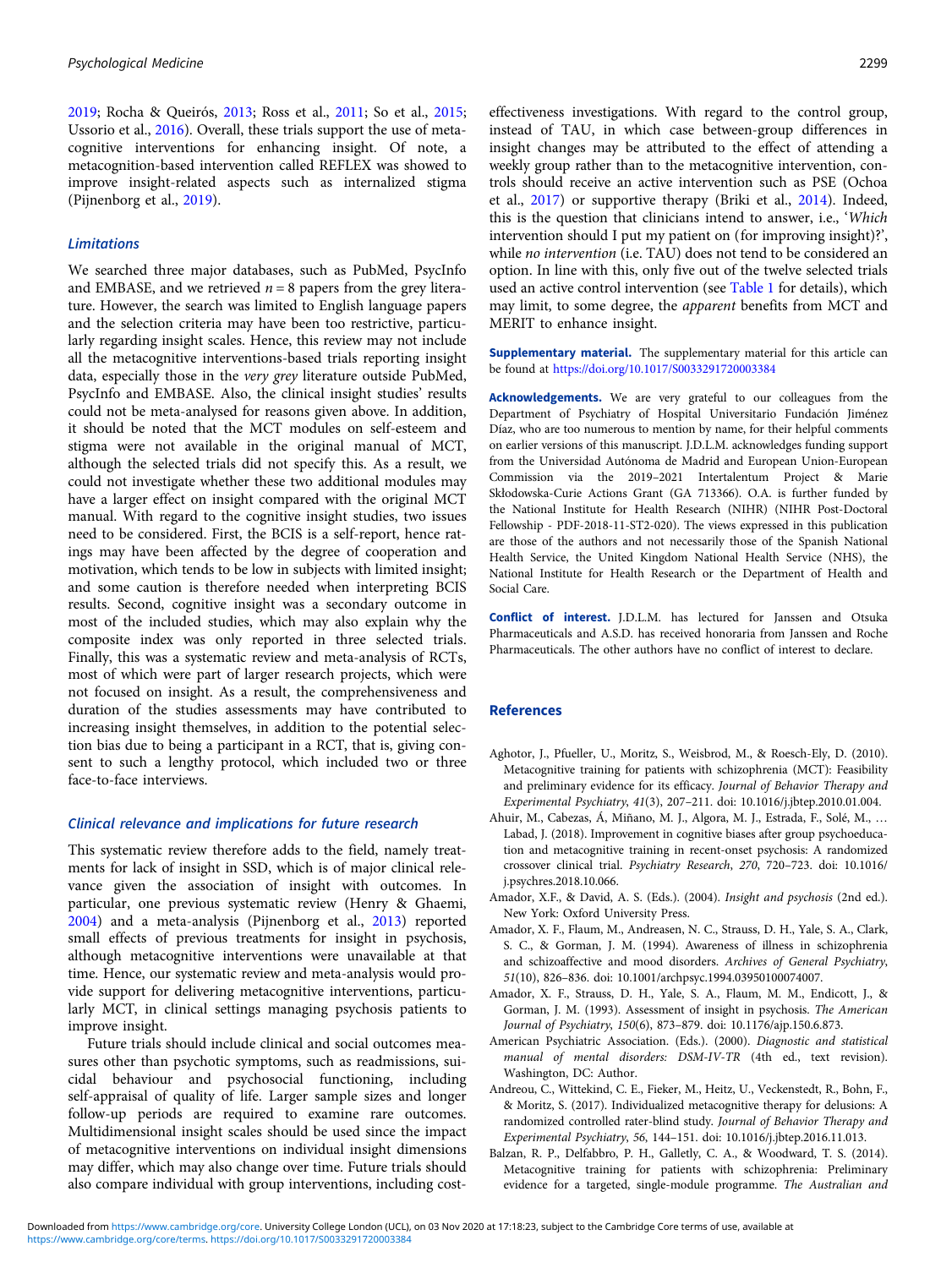<span id="page-11-0"></span>New Zealand Journal of Psychiatry, 48(12), 1126–1136. doi: 10.1177/ 0004867413508451.

- Balzan, R. P., Mattiske, J. K., Delfabbro, P., Liu, D., & Galletly, C. (2019). Individualized metacognitive training (MCT + ) reduces delusional symptoms in psychosis: A randomized clinical trial. Schizophrenia Bulletin, 45 (1), 27–36. doi: 10.1093/schbul/sby152.
- Baron-Cohen, S., Wheelwright, S., Hill, J., Raste, Y., & Plumb, I. (2001). The "reading the mind in the eyes" test revised version: A study with normal adults, and adults with asperger syndrome or high-functioning autism. Journal of Child Psychology and Psychiatry, 42, 241–251. doi: 10.1111/ 1469-7610.00715.
- Beck, A. T., Baruch, E., Balter, J. M., Steer, R. A., & Warman, D. M. (2004). A new instrument for measuring insight: The Beck Cognitive Insight Scale. Schizophrenia Research, 68(2–3), 319–329. doi: 10.1016/S0920-9964(03) 00189-0.
- Birchwood, M., Smith, J., Drury, V., Healy, J., Macmillan, F., & Slade, M. (1994). A self-report Insight Scale for psychosis: Reliability, validity and sensitivity to change. Acta Psychiatrica Scandinavica, 89(1), 62–67. doi: 10.1111/j.1600-0447.1994.tb01487.x.
- Borenstein, M., Hedges, L. V., Higgins, J. P. T., & Rothstein, H. R. (2010). A basic introduction to fixed-effect and random-effects models for metaanalysis. Research Synthesis Methods, 1(2), 97–111. doi: 10.1002/jrsm.12.
- Briki, M., Monnin, J., Haffen, E., Sechter, D., Favrod, J., Netillard, C., … Vandel, P. (2014). Metacognitive training for schizophrenia: A multicentre randomised controlled trial. Schizophrenia Research, 157(1–3), 99–106. doi: 10.1016/j.schres.2014.06.005.
- Buonocore, M., Bosia, M., Riccaboni, R., Bechi, M., Spangaro, M., Piantanida, M., … Cavallaro, R. (2015). Combined neurocognitive and metacognitive rehabilitation in schizophrenia: Effects on bias against disconfirmatory evidence. European Psychiatry, 30(5), 615–621. doi: 10.1016/j.eurpsy.2015.02. 006.
- Carpenter, W. T., Strauss, J. S., & Bartko, J. J. (1973). Flexible system for the diagnosis of schizophrenia: Report from the WHO International Pilot Study of Schizophrenia. Science (New York, N.Y.), 182(4118), 1275–1278. doi: 10.1126/science.182.4118.1275.
- David, A. S. (1990). Insight and psychosis. The British Journal of Psychiatry, 156, 798–808. doi: 10.1192/bjp.156.6.798.
- David, A. S. (2019). Insight and psychosis: The next 30 years. The British Journal of Psychiatry, 18, 1–3. doi: 10.1192/bjp.2019.217.
- de Jong, S., van Donkersgoed, R. J. M., Timmerman, M. E., Aan Het Rot, M., Wunderink, L., Arends, J., … Pijnenborg, G. H. M. (2019). Metacognitive reflection and insight therapy (MERIT) for patients with schizophrenia. Psychological Medicine, 49(2), 303–313. doi: 10.1017/S0033291718000855.
- Dimaggio, G., & Lysaker, P. H. (2010). Metacognition and severe adult mental disorders: From research to treatment. London: Routledge.
- Duval, S., & Tweedie, R. (2000a). A nonparametric 'Trim and Fill' method of accounting for publication bias in meta-analysis. Journal of the American Statistical Association, 95(449), 89–98. doi: 10.1080/01621459.2000. 10473905.
- Duval, S., & Tweedie, R. (2000b). Trim and fill: A simple funnel-plot-based method of testing and adjusting for publication bias in meta-analysis. Biometrics, 56(2), 455–463. doi: 10.1111/j.0006-341x.2000.00455.x.
- Eichner, C., & Berna, F. (2016). Acceptance and efficacy of metacognitive training (MCT) on positive symptoms and delusions in patients with schizophrenia: A meta-analysis taking into account important moderators. Schizophrenia Bulletin, 42(4), 952–962. doi: 10.1093/schbul/sbv225.
- Erawati, E., Keliat, B. A., Helena, N., & Hamid, A. (2014). The influence of metacognitive training on delusion severity and metacognitive ability in schizophrenia. Journal of Psychiatric and Mental Health Nursing, 21(9), 841–847. doi: 10.1111/jpm.12130.
- Favrod, J., Maire, A., Bardy, S., Pernier, S., & Bonsack, C. (2011). Improving insight into delusions: A pilot study of metacognitive training for patients with schizophrenia. Journal of Advanced Nursing, 67(2), 401–407. doi: 10.1111/j.1365-2648.2010.05470.x.
- Favrod, J., Rexhaj, S., Bardy, S., Ferrari, P., Hayoz, C., Moritz, S., … Bonsack, C. (2014). Sustained antipsychotic effect of metacognitive training in psychosis: A randomized-controlled study. European Psychiatry, 29(5), 275– 281. doi: 10.1001/jamapsychiatry.2014.1038.
- Fisher, P., & Wells, A. (2009). Metacognitive therapy. The CBT distinctive features series. Sussex, U.K: Routledge.
- Flavell, J. H. (1979). Metacognition and cognitive monitoring: A new area of cognitive-developmental inquiry. American Psychologist, 34(10), 906–911. doi: 10.1037/0003-066X.34.10.906.
- Gawęda, Ł, Krężołek, M., Olbryś, J., Turska, A., & Kokoszka, A. (2015). Decreasing self-reported cognitive biases and increasing clinical insight through meta-cognitive training in patients with chronic schizophrenia. Journal of Behavior Therapy and Experimental Psychiatry, 48, 98–104. doi: 10.1016/j.jbtep.2015.02.002.
- Henry, C., & Ghaemi, S. N. (2004). Insight in psychosis: A systematic review of treatment interventions. Psychopathology, 37(4), 194–199. doi: 10.1159/ 000080131.
- Higgins, J. P. T., Thompson, S. G., Deeks, J. J., & Altman, D. G. (2003). Measuring inconsistency in meta-analyses. BMJ, 327(7414), 557–560. doi: 10.1136/bmj.327.7414.557.
- Hjorthøj, C., Stürup, A. E., McGrath, J. J., & Nordentoft, M. (2017). Years of potential life lost and life expectancy in schizophrenia: A systematic review and meta-analysis. The Lancet Psychiatry, 4(4), 295–301. doi: 10.1016/ S2215-0366(17)30078-0.
- Jiang, J., Zhang, L., Zhu, Z., Li, W., & Li, C. (2015). Metacognitive training for schizophrenia: A systematic review. Shanghai Archives of Psychiatry, 27(3), 149–157. doi: 10.11919/j.issn.1002-0829.215065.
- Jongsma, H. E., Gayer-Anderson, C., Lasalvia, A., Quattrone, D., Mulè, A., Szöke, A., ... European Network of National Schizophrenia Networks Studying Gene-Environment Interactions Work Package 2 (EU-GEI WP2) Group. (2018). Treated incidence of psychotic disorders in the multinational EU-GEI study. JAMA Psychiatry, 75(1), 36–46. doi:10.1001/ jamapsychiatry.2017.3554.
- Kay, S. R., Fiszbein, A., & Opler, L. A. (1987). The positive and negative syndrome scale (PANSS) for schizophrenia. Schizophrenia Bulletin, 13(2), 261– 276. doi: 10.1093/schbul/13.2.261.
- Kemp, R., & David, A.S. (1997). Insight and compliance. In B. Blackwell (Ed.), Treatment compliance and the therapeutic alliance. The Netherlands: Harwood Academic Publishers.
- Kokoszka, A., Telichowska-Leśna, A., & Radzio, R. (2008). A questionnaire of insight into schizophrenia – 'my thoughts and feelings'. Psychiatria Polska, 42(4), 491–502. Retrieved from: [http://www.psychiatriapolska.pl/uploads/](http://www.psychiatriapolska.pl/uploads/images/PP_4_2008/Kokoszka%20s491_Psychiatria%20Polska%204_2008.pdf) [images/PP\\_4\\_2008/Kokoszka%20s491\\_Psychiatria%20Polska%204\\_2008.pdf.](http://www.psychiatriapolska.pl/uploads/images/PP_4_2008/Kokoszka%20s491_Psychiatria%20Polska%204_2008.pdf)
- Köther, U., Veckenstedt, R., Vitzthum, F., Roesch-Ely, D., Pfueller, U., Scheu, F., & Moritz, S. (2012). "Don´t give me that look" – overconfidence in false mental state perception in schizophrenia. Psychiatry Research, 196(1), 1–8. doi: 10.1016/j.psychres.2012.03.004.
- Kumar, D., Rao, M. G., Raveendranathan, D., Venkatasubramanian, G., Varambally, S., & Gangadhar, B. N. (2015). Metacognitive training for delusion in treatment-resistant schizophrenia. Clinical Schizophrenia & Related Psychoses, 9(1), 40–43. doi: 10.3371/CSRP.KURA.031513.
- Kuokkanen, R., Lappalainen, R., Repo-Tiihonen, E., & Tiihonen, J. (2014). Metacognitive group training for forensic and dangerous non-forensic patients with schizophrenia: A randomised controlled feasibility trial. Criminal Behaviour and Mental Health: CBMH, 24(5), 345–357.
- Lam, K. C. K., Ho, C. P. S., Wa, J. C., Chan, S. M. Y., Yam, K. K. N., Yeung, O., … Balzan, R. P. (2015). Metacognitive training (MCT) for schizophrenia improves cognitive insight: A randomized controlled trial in a Chinese sample with schizophrenia spectrum disorders. Behaviour Research and Therapy, 64, 38–42. doi: 10.1016/j.brat.2014.11.008.
- Lincoln, T. M., Lüllmann, E., & Rief, W. (2007). Correlates and long-term consequences of poor insight in patients with schizophrenia. A systematic review. Schizophrenia Bulletin, 33(6), 1324–1342. doi: 10.1093/schbul/sbm002.
- Lipsey, M. W., & Wilson, D. B. (2001). Practical meta-analysis. Thousand Oaks, CA: Sage Publications.
- Liu, Y.-C., Tang, C.-C., Hung, T.-T., Tsai, P.-C., & Lin, M.-F. (2018). The efficacy of metacognitive training for delusions in patients with schizophrenia: A meta-analysis of randomized controlled trials informs evidence-based practice. Worldviews on Evidence-Based Nursing, 15(2), 130–139. doi: 10.1111/wvn.12282.
- Lüdtke, T., Pult, L. K., Schröder, J., Moritz, S., & Bücker, L. (2018). A randomized controlled trial on a smartphone self-help application (Be Good to